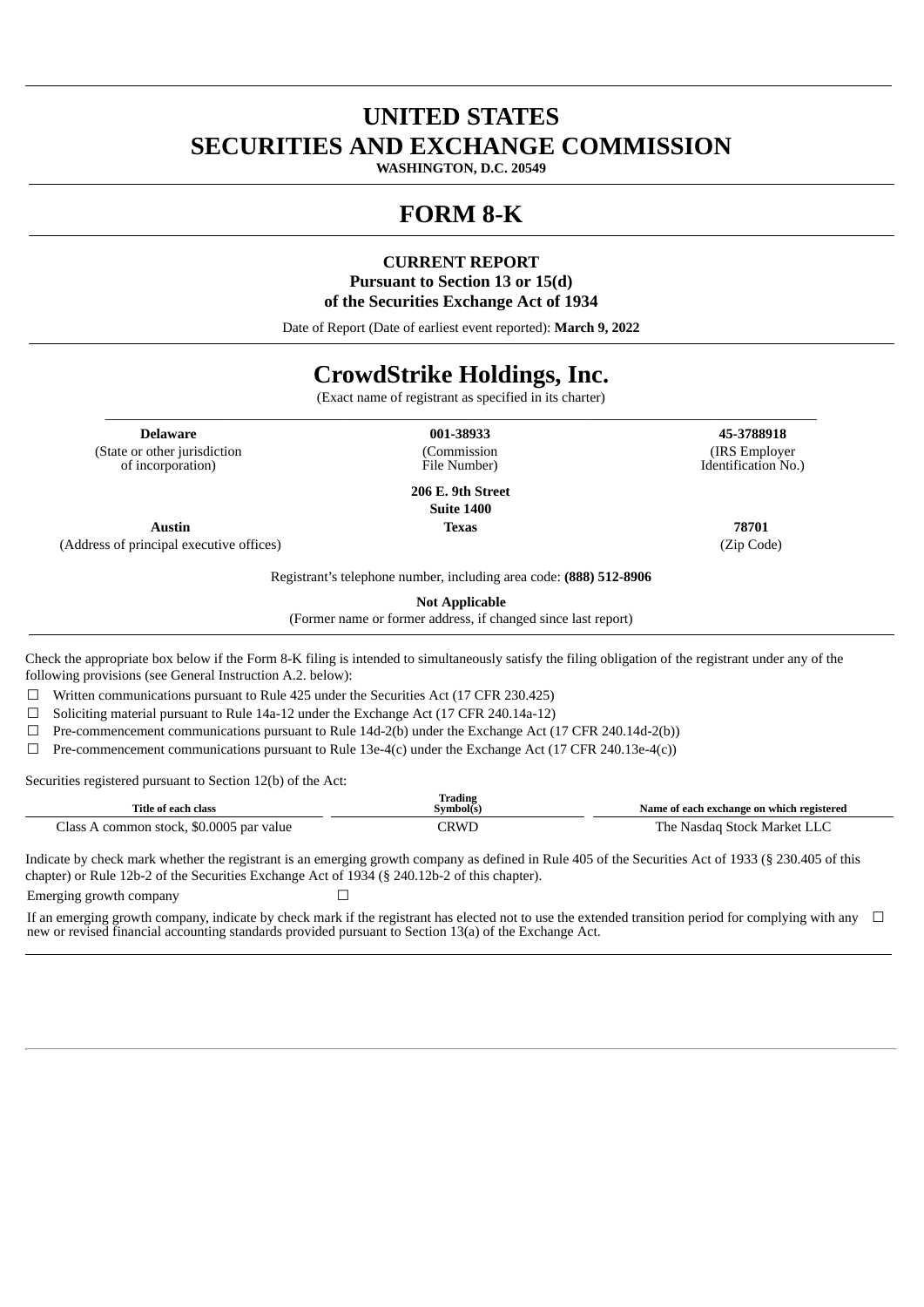### **Item 2.02 Results of Operations and Financial Condition.**

On March 9, 2022, CrowdStrike Holdings, Inc. issued a press release announcing its financial results for the fiscal quarter ended January 31, 2022. A copy of the press release is furnished herewith as Exhibit 99.1 and incorporated herein by reference.

The information contained in this Item 2.02 and Item 9.01 in this Current Report on Form 8-K, including the accompanying Exhibit 99.1 hereto, shall not be deemed "filed" for purposes of Section 18 of the Securities Exchange Act of 1934, as amended (the "Exchange Act"), or otherwise subject to the liabilities of that section, nor shall it be deemed incorporated by reference in any filing under the Securities Act of 1933, as amended, or the Exchange Act, regardless of any general incorporation language in such filings, unless expressly incorporated by specific reference in such filing.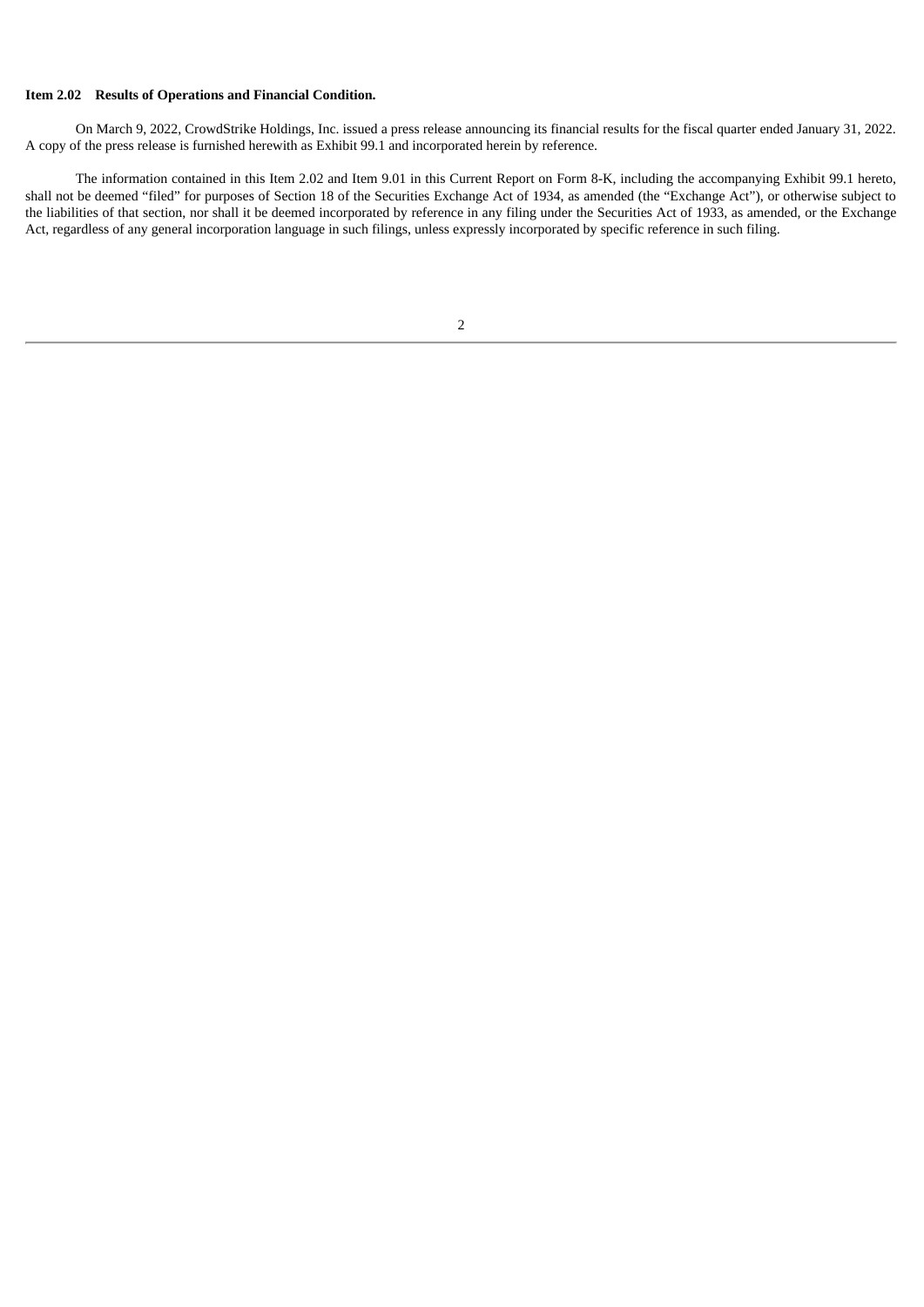# **Item 9.01 Financial Statements and Exhibits.**

| (d) Exhibits             |                                                                                                          |
|--------------------------|----------------------------------------------------------------------------------------------------------|
| <b>Exhibit</b><br>Number | <b>Description of Exhibit</b>                                                                            |
| 99.1                     | Press release dated March 9, 2022                                                                        |
| 104                      | Cover Page Interactive Data File - the cover page XBRL tags are embedded within the Inline XBRL document |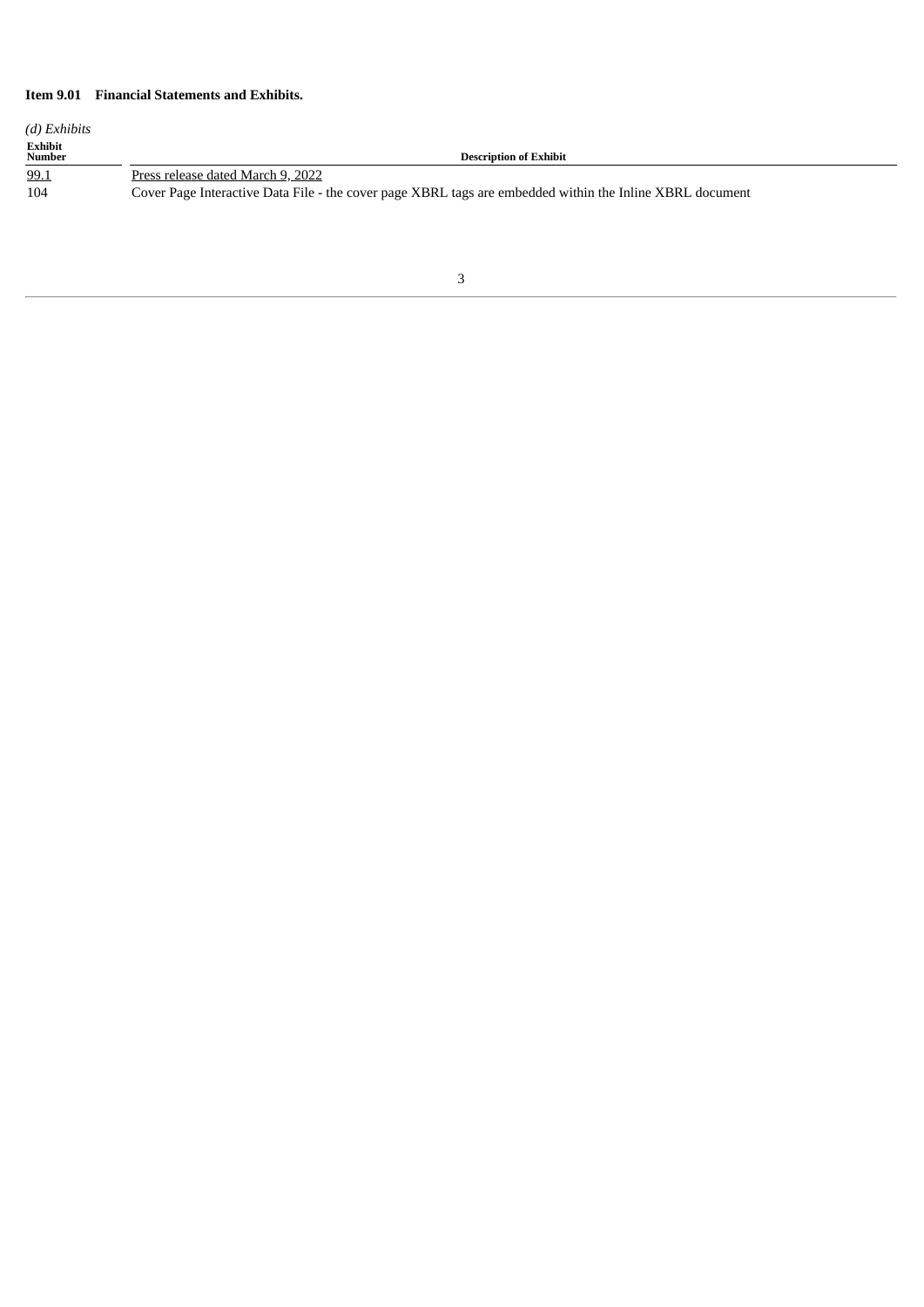### **SIGNATURES**

Pursuant to the requirements of the Securities Exchange Act of 1934, the registrant has duly caused this report to be signed on its behalf by the undersigned hereunto duly authorized.

Date: March 9, 2022 /s/ Burt W. Podbere

CrowdStrike Holdings, Inc.

Burt W. Podbere *Chief Financial Officer (Principal Financial Officer and Principal Accounting Officer)*

4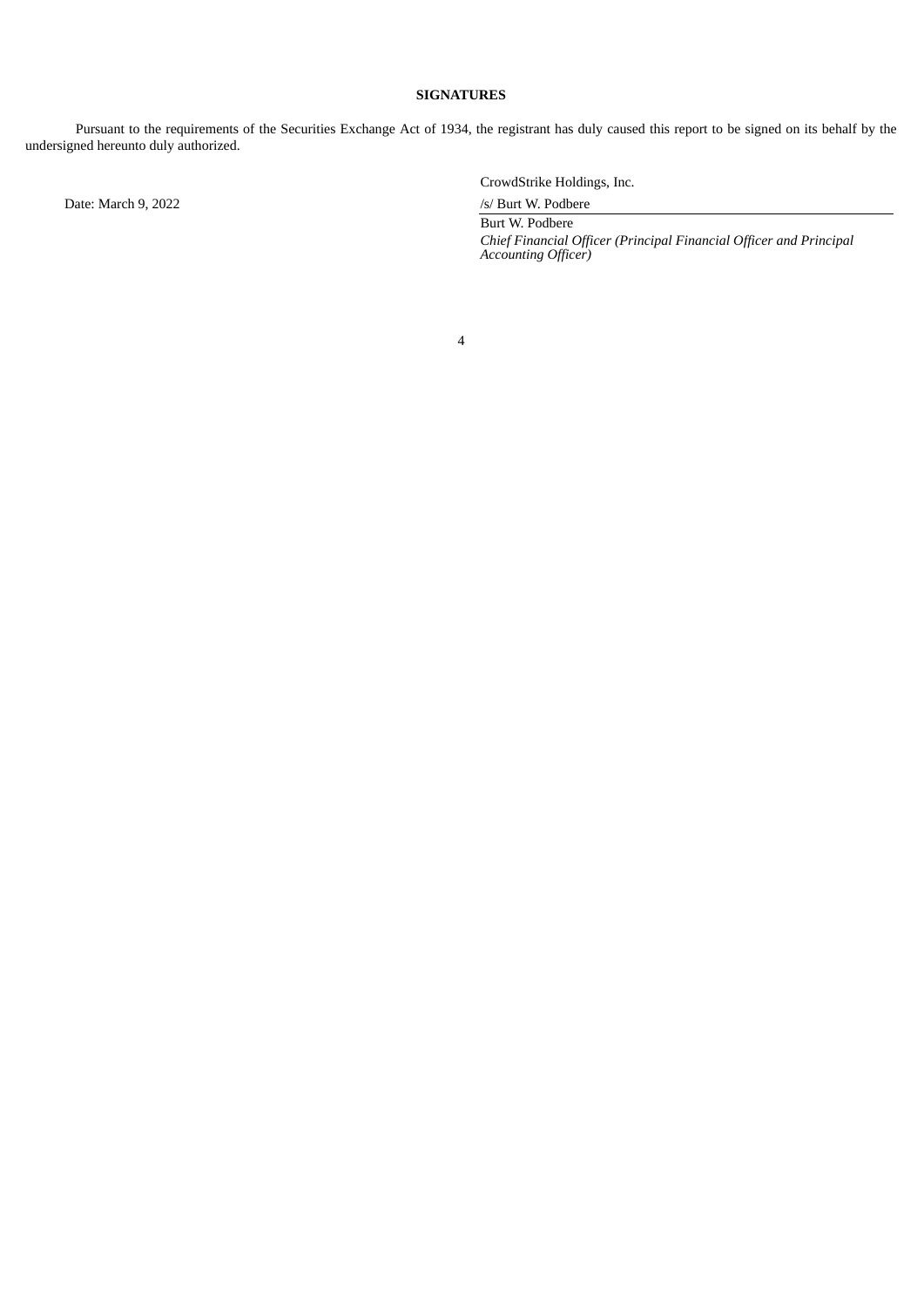<span id="page-4-0"></span>

### **CrowdStrike Reports Fourth Quarter and Fiscal Year 2022 Financial Results** *Milestone quarter combines strong growth at scale with record cash flow*

- *• Achieves record net new ARR of \$217 million with growth accelerating for the second consecutive quarter*
- *• Ending ARR grows 65% year-over-year to exceed \$1.7 billion*
- Delivers record operating and free cash flow for the second consecutive quarter, bringing operating and free cash flow for the fiscal *year to a record \$575 million and \$442 million, respectively*

**AUSTIN, Texas - March 9, 2022** -- CrowdStrike Holdings, Inc. (Nasdaq: CRWD), a global cybersecurity leader that provides cloud-delivered protection of endpoints, cloud workloads, identity and data, today announced financial results for the fourth quarter and fiscal year 2022, ended January 31, 2022.

"CrowdStrike once again delivered an exceptional fourth quarter and capped off a record year, achieving new milestones across both the top and bottom line. Net new ARR of \$217 million in the quarter was a new all-time high, driven by expansion of our leadership in the core endpoint market as well as a record quarter for cloud, identity protection and Humio. As our record results, growing scale and module adoption rates demonstrate, customers are increasingly leveraging the breadth and depth of the Falcon platform as they look to transform their security stack," said George Kurtz, CrowdStrike's co-founder and chief executive officer.

"The robust top-line growth and exceptional leverage we generated this year demonstrates the efficiency in our model and enables us to step-up investments in new technologies and international geographies. Our durable platform model and powerful innovation engine have translated into a truly differentiated offering in the market and strong momentum heading into fiscal year 2023. As we continue to capitalize on our unique market position, we firmly believe CrowdStrike's best days are ahead," said Burt Podbere, CrowdStrike's chief financial officer.

### **Fourth Quarter Fiscal 2022 Financial Highlights**

- **Revenue:** Total revenue was \$431.0 million, a 63% increase, compared to \$264.9 million in the fourth quarter of fiscal 2021. Subscription revenue was \$405.4 million, a 66% increase, compared to \$244.7 million in the fourth quarter of fiscal 2021.
- **Annual Recurring Revenue (ARR)** increased 65% year-over-year and grew to \$1.73 billion as of January 31, 2022, of which \$216.9 million was net new ARR added in the quarter.
- **Subscription Gross Margin:** GAAP subscription gross margin was 76%, compared to 78% in the fourth quarter of fiscal 2021. Non-GAAP subscription gross margin was 79%, compared to 80% in the fourth quarter of fiscal 2021.
- **Income/Loss from Operations:** GAAP loss from operations was \$23.5 million, compared to \$15.8 million in the fourth quarter of fiscal 2021. Non-GAAP income from operations was \$80.4 million, compared to \$34.4 million in the fourth quarter of fiscal 2021.
- **Net Income/Loss:** GAAP net loss was \$42.0 million, compared to \$19.0 million in the fourth quarter of fiscal 2021. GAAP net loss per share, basic and diluted, was \$0.18, compared to \$0.09 in the fourth quarter of fiscal 2021. Non-GAAP net income was \$70.4 million, compared to \$31.6 million in the fourth quarter of fiscal 2021. Non-GAAP net income per share, diluted, was \$0.30, compared to \$0.13 in the fourth quarter of fiscal 2021.
- **Cash Flow:** Net cash generated from operations was \$159.7 million, compared to \$114.5 million in the fourth quarter of fiscal 2021. Free cash flow was \$127.3 million, compared to \$97.4 million in the fourth quarter of fiscal 2021.
- **Cash and Cash Equivalents** was \$2.00 billion as of January 31, 2022.

### **Full Year Fiscal 2022 Financial Highlights**

- **Revenue:** Total revenue was \$1.45 billion, a 66% increase, compared to \$874.4 million in fiscal 2021. Subscription revenue was \$1.36 billion, a 69% increase, compared to \$804.7 million in fiscal 2021.
- **Subscription Gross Margin:** GAAP subscription gross margin was 76%, compared to 77% in fiscal 2021. Non-GAAP subscription gross margin was 79%, compared to 79% in fiscal 2021.
- **Income/Loss from Operations:** GAAP loss from operations was \$142.5 million, compared to \$92.5 million in fiscal 2021. Non-GAAP income from operations was \$196.2 million, compared to \$62.4 million in fiscal 2021.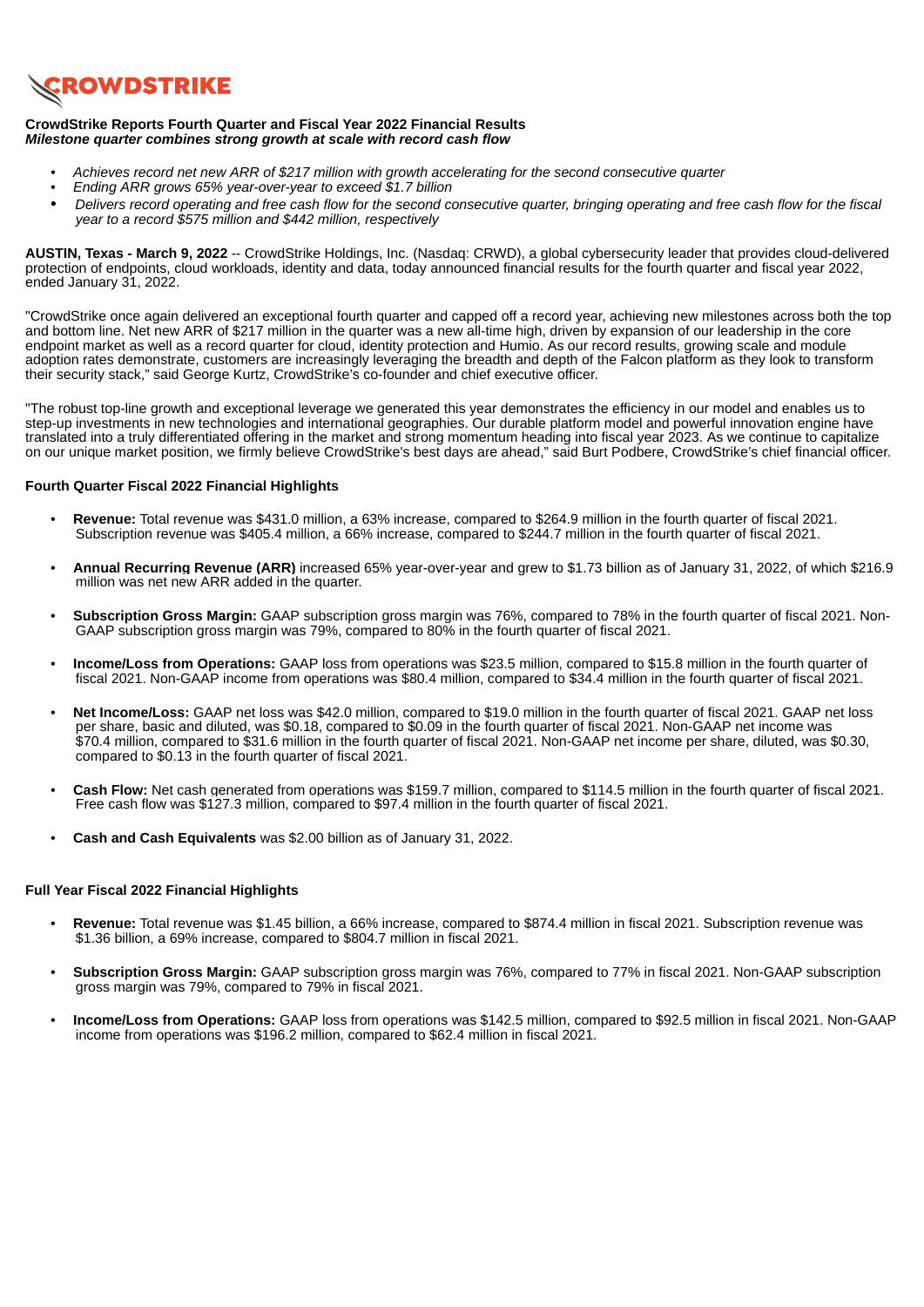- **Net Income/Loss:** GAAP net loss was \$234.8 million, compared to \$92.6 million in fiscal 2021. GAAP net loss per share, basic and diluted, was \$1.03, compared to \$0.43 in fiscal 2021. Non-GAAP net income was \$160.7 million, compared to \$62.6 million in fiscal 2021. Non-GAAP net income per share, diluted, was \$0.67, compared to \$0.27 in fiscal 2021.
- **Cash Flow:** Net cash generated from operations was \$574.8 million, compared to \$356.6 million in fiscal 2021. Free cash flow was \$441.8 million, compared to \$292.9 million in fiscal 2021.

### **Recent Highlights**

- Added 1,638 net new subscription customers in the quarter for a total of 16,325 subscription customers as of January 31, 2022, representing 65% growth year-over-year.
- CrowdStrike's subscription customers that have adopted four or more modules, five or more modules and six or more modules increased to 69%, 57%, and 34%, respectively, as of January 31, 2022.
- Announced the general availability of the Falcon XDR module, extending CrowdStrike's leadership in endpoint detection and response capabilities.
- Introduced Falcon Identity Threat Protection Complete, extending the Falcon Complete managed service to include the Falcon Identity Threat Protection module, which will bring together identity threat prevention and IT policy enforcement, with expert management, monitoring and remediation.
- Launched Falcon Zero Trust Assessment on macOS and Linux platforms, extending comprehensive protection with an identity and data-centric approach across all major platforms and announced multiple new Zero Trust partner integrations.
- Selected by Deloitte, a leader in managed security services, to power critical components of its Managed Extended Detection and Response suite of managed services and solutions.
- Ranked #1 for the second consecutive time for Modern Endpoint Security revenue market share by IDC<sup>1</sup> and recognized by Frost & Sullivan as the 2021 Asia-Pacific Endpoint Security Company of the Year<sup>2</sup>.
- Received a new AAA award from independent testing organization SE Labs, achieving a 100% Attacks Detected Rating in the latest Advanced Security Test, and won the tenth consecutive Approved Business Security Product award from AV-Comparatives.
- Received a perfect score on the Human Rights Campaign Foundation's 2022 Corporate Equality Index for the second consecutive year.
- Launched Falcon Fund II, a \$100 million investment vehicle in partnership with Accel focused on cross-stage private investments within cybersecurity and relevant adjacent markets. Falcon Fund II represents CrowdStrike's commitment to growing the cybersecurity technology ecosystem across adjacent markets as one of the largest strategic venture arms in cybersecurity.
- Landed the number one position in the 2021 Fortune Future 50 list, which recognizes leading, publicly traded companies best positioned for long-term growth through a market-based assessment of company potential and capacity to deliver growth.
- The CrowdStrike Foundation continued to support the community throughout the year by awarding scholarships through the NextGen Scholarship program, which supports university students studying cyber security and AI. The CrowdStrike Foundation also made several donations, including support for Girls Who Code, The Trevor Project, and The Gary Sinise Foundation. Separately, CrowdStrike launched a matching gift program resulting in donations to over 175 different nonprofit organizations. CrowdStrike also made donations to the Freedom Fund and Thurgood Marshall College Fund, as well as to nonprofits that reflect its Social Impact Pillars.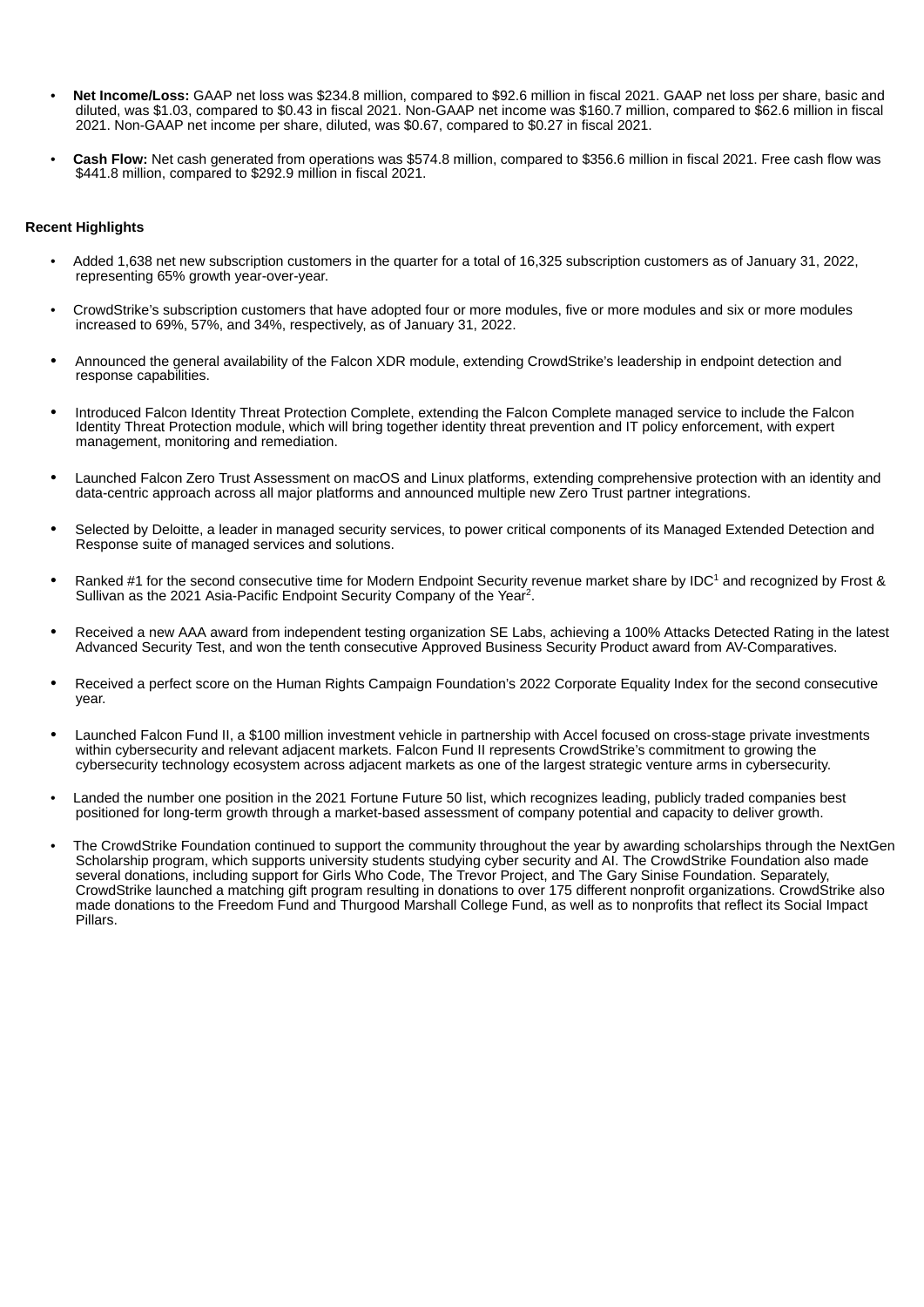# **Financial Outlook**

CrowdStrike is providing the following guidance for the first quarter of fiscal 2023 (ending April 30, 2022) and guidance for fiscal year 2023  $(ending January 31, 2023)$ :

|                                                                                                                         | O1 FY23<br>Guidance       | Full Year FY23<br>Guidance    |
|-------------------------------------------------------------------------------------------------------------------------|---------------------------|-------------------------------|
| Total revenue                                                                                                           | \$458.9 - \$465.4 million | $$2,133.1 - $2,163.2$ million |
| Non-GAAP income from operations                                                                                         | \$61.7 - \$66.4 million   | \$289.2 - \$311.8 million     |
| Non-GAAP net income                                                                                                     | \$52.0 - \$56.7 million   | \$251.1 - \$273.6 million     |
| Non-GAAP net income per share, diluted                                                                                  | $$0.22 - $0.24$           | $$1.03 - $1.13$               |
| Weighted average shares used in computing Non-GAAP net income per<br>share attributable to common stockholders, diluted | 240 million               | 243 million                   |

These statements are forward-looking and actual results may differ materially as a result of many factors. Refer to the Forward-Looking Statements safe harbor below for information on the factors that could cause our actual results to differ materially from these forward-looking statements.

Guidance for non-GAAP financial measures excludes stock-based compensation expense, amortization expense of acquired intangible assets, including purchased patents, amortization of debt issuance costs and discount, legal reserve and settlement charges or benefits, gain (loss) and other income from strategic investments, acquisition-related expenses, and tax costs for intellectual property integration relating to the Humio acquisition. We have not provided the most directly comparable GAAP measures because certain items are out of our control or cannot be reasonably predicted. Accordingly, a reconciliation for non-GAAP income from operations, non-GAAP net income attributable to CrowdStrike, and non-GAAP net income per share attributable to CrowdStrike common stockholders is not available without unreasonable effort.

### **Conference Call Information**

CrowdStrike will host a conference call for analysts and investors to discuss its earnings results for the fourth quarter of fiscal 2022 and outlook for its fiscal first quarter and fiscal year 2023 today at 2:00 p.m. Pacific time (5:00 p.m. Eastern time). A recorded webcast of the event will also be available for one year on the CrowdStrike Investor Relations website ir.crowdstrike.com.

| Date:           | March 9, 2022                                   |
|-----------------|-------------------------------------------------|
| Time:           | 2:00 p.m. Pacific time / 5:00 p.m. Eastern time |
| Dial-in number: | 409-937-8967, conference ID: 2077681            |
| Webcast:        | ir.crowdstrike.com                              |

#### **Forward-Looking Statements**

This press release contains forward-looking statements that involve risks and uncertainties, including statements regarding our future growth, and future financial and operating performance, including our financial outlook for the fiscal first quarter and fiscal year 2023. There are a significant number of factors that could cause actual results to differ materially from statements made in this press release, including: risks associated with managing our rapid growth; our ability to identify and effectively implement the necessary changes to address execution challenges; the impact of the COVID-19 pandemic on our and our customers' business; our limited experience with new product and subscription and support introductions and the risks associated with new products and subscription and support offerings, including the risk of defects, errors, or vulnerabilities; our ability to attract new and retain existing customers; our ability to successfully integrate acquisitions; the failure to timely develop and achieve market acceptance of new products and subscriptions as well as existing products and subscriptions and support; our ability to collaborate and integrate our products with offerings from other parties to deliver benefits to customers; rapidly evolving technological developments in the market for security products and subscription and support offerings; length of sales cycles; and general market, political, economic, and business conditions, including those related to COVID-19 and geopolitical uncertainty.

Additional risks and uncertainties that could affect our financial results are included in the filings we make with the Securities and Exchange Commission ("SEC") from time to time, particularly under the captions "Risk Factors" and "Management's Discussion and Analysis of Financial Condition and Results of Operations", including our most recently filed Annual Report on Form 10-K, subsequent Quarterly Reports on Form 10-Q and subsequent filings.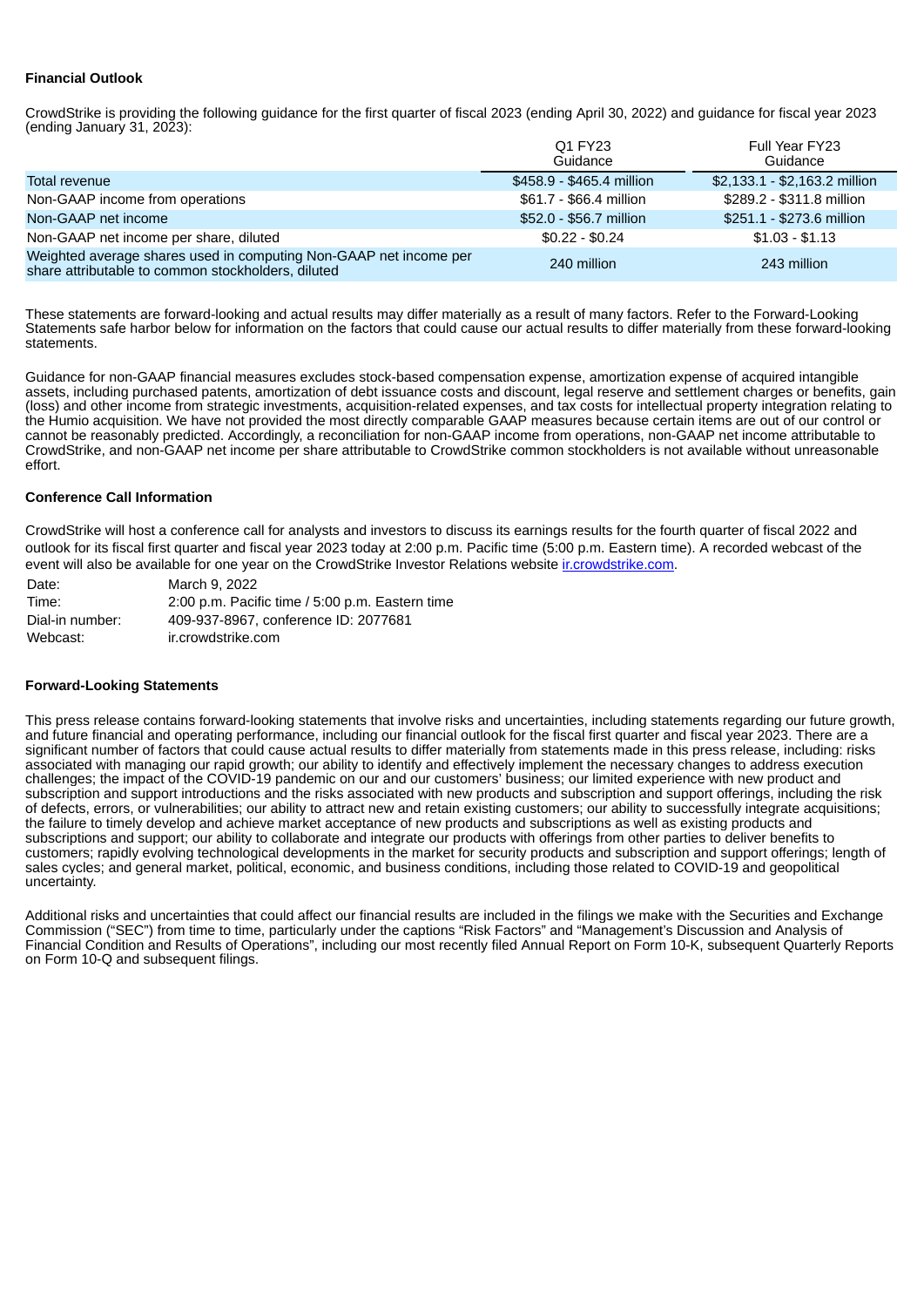You should not rely on these forward-looking statements, as actual outcomes and results may differ materially from those contemplated by these forward-looking statements as a result of such risks and uncertainties. All forward-looking statements in this press release are based on information available to us as of the date hereof, and we do not assume any obligation to update the forward-looking statements provided to reflect events that occur or circumstances that exist after the date on which they were made.

### **Use of Non-GAAP Financial Information**

We believe that the presentation of non-GAAP financial information provides important supplemental information to management and investors regarding financial and business trends relating to our financial condition and results of operations. For further information regarding these non-GAAP measures, including the reconciliation of these non-GAAP financial measures to their most directly comparable GAAP financial measures, please refer to the financial tables below, as well as the "Explanation of Non-GAAP Financial Measures" section of this press release.

### **Channels for Disclosure of Information**

We intend to announce material information to the public through the CrowdStrike Investor Relations website incrowdstrike.com, SEC filings, press releases, public conference calls, and public webcasts. We use these channels, as well as social media and our blog, to communicate with our investors, customers, and the public about our company, our offerings, and other issues. It is possible that the information we post on social media and our blog could be deemed to be material information. As such, we encourage investors, the media, and others to follow the channels listed above, including the social media channels listed on our investor relations website, and to review the information disclosed through such channels. Any updates to the list of disclosure channels through which we will announce information will be posted on the investor relations page on our website.

### **Reports Referenced**

- 1. IDC: Worldwide Modern Endpoint Security Market Shares, July 2020–June 2021: CrowdStrike and Microsoft Outdistancing All Other Vendors in a Rapidly Expanding Market, Doc # US48616621, January 2022.
- 2. The Frost & Sullivan 'Company of the Year Award' is a top honor recognizing the market participant that exemplifies vision, innovation, market-leading performance, and unmatched customer care. Frost & Sullivan analysts independently evaluate companies based on a range of criteria including leadership focus, best practices implementation, financial performance, price/performance value, customer experience and addressing unmet needs.

### **About CrowdStrike Holdings**

CrowdStrike Holdings, Inc. is a global cybersecurity leader that provides cloud-delivered protection of endpoints, cloud workloads, identity and data.

Powered by the CrowdStrike Security Cloud and advanced artificial intelligence, the CrowdStrike Falcon® platform delivers better outcomes to customers through rapid and scalable deployment, superior protection and performance, reduced complexity and immediate time-to-value.

CrowdStrike Falcon leverages a single lightweight-agent architecture with integrated cloud modules spanning multiple security markets, including corporate workload security, managed security services, security and vulnerability management, IT operations management, threat intelligence services, identity protection and log management.

For more information, please visit: ir.crowdstrike.com

#### **Investor Relations Contact**

CrowdStrike Holdings, Inc. Maria Riley, Vice President of Investor Relations investors@crowdstrike.com 669-721-0742

#### **Press Contact**

CrowdStrike Holdings, Inc. Kevin Benacci, Sr. Director, Corporate Communications press@crowdstrike.com 216-409-5055 **###**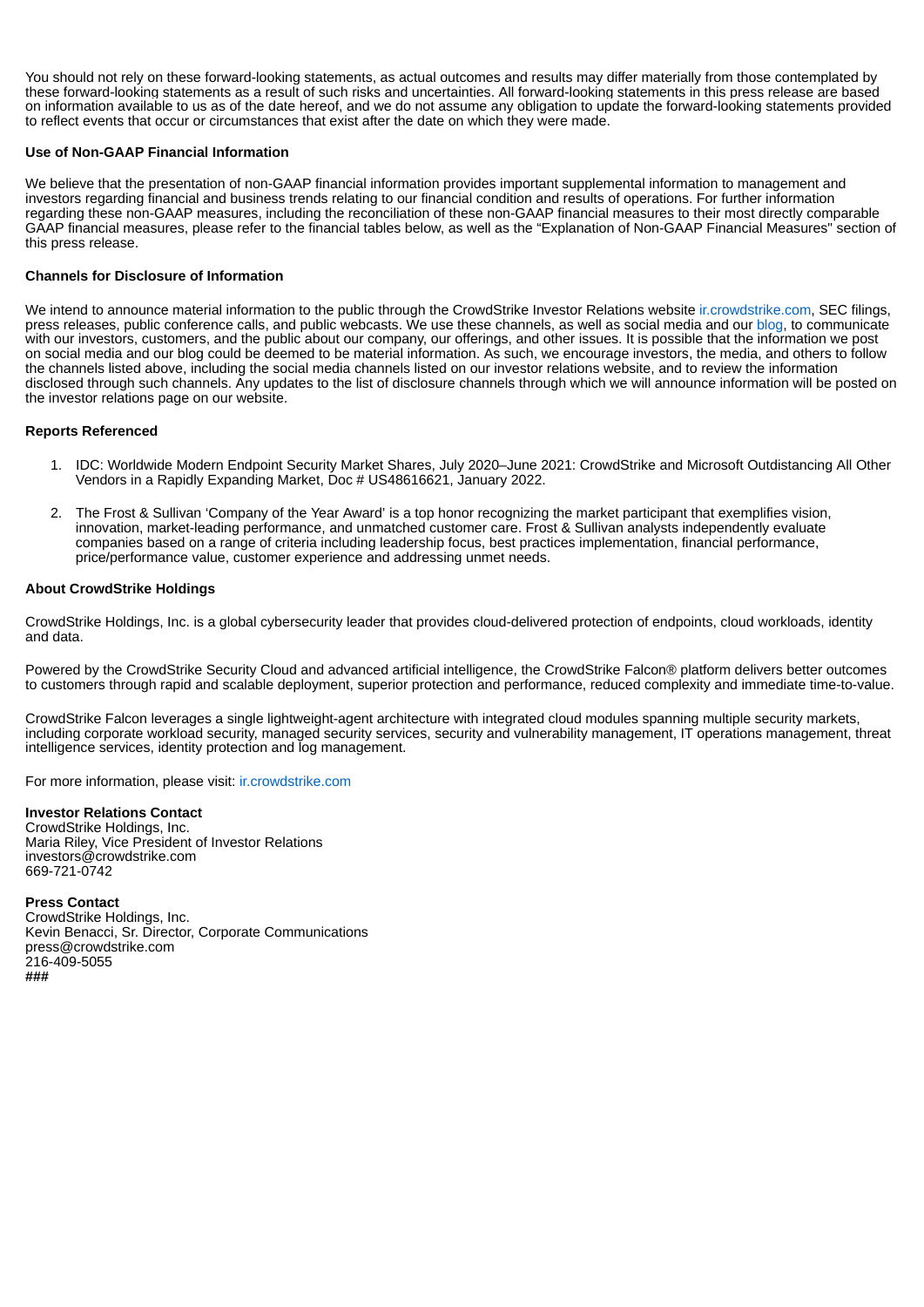#### **Condensed Consolidated Statements of Operations**

(in thousands, except per share amounts)

(unaudited)

|                                                                                                                                    | Three Months Ended January 31, |             |    |             | Year Ended January 31, |                 |
|------------------------------------------------------------------------------------------------------------------------------------|--------------------------------|-------------|----|-------------|------------------------|-----------------|
|                                                                                                                                    |                                | 2022        |    | 2021        | 2022                   | 2021            |
| Revenue                                                                                                                            |                                |             |    |             |                        |                 |
| Subscription                                                                                                                       | \$                             | 405,443     | \$ | 244,662     | \$<br>1,359,537        | \$<br>804,670   |
| <b>Professional services</b>                                                                                                       |                                | 25,567      |    | 20,267      | 92,057                 | 69,768          |
| Total revenue                                                                                                                      |                                | 431,010     |    | 264.929     | 1,451,594              | 874,438         |
| Cost of revenue                                                                                                                    |                                |             |    |             |                        |                 |
| Subscription <sup>(1)(2)</sup>                                                                                                     |                                | 95,544      |    | 54,348      | 321,904                | 185,212         |
| Professional services <sup>(1)</sup>                                                                                               |                                | 17,076      |    | 12,384      | 61,317                 | 44,333          |
| Total cost of revenue                                                                                                              |                                | 112,620     |    | 66,732      | 383,221                | 229,545         |
| Gross profit                                                                                                                       |                                | 318,390     |    | 198,197     | 1,068,373              | 644,893         |
| Operating expenses                                                                                                                 |                                |             |    |             |                        |                 |
| Sales and marketing <sup>(1)(2)</sup>                                                                                              |                                | 162,594     |    | 112,449     | 616,546                | 401,316         |
| Research and development <sup>(1)(2)</sup>                                                                                         |                                | 105,018     |    | 66,070      | 371,283                | 214,670         |
| General and administrative <sup>(1)(2)(3)(4)</sup>                                                                                 |                                | 74,312      |    | 35,481      | 223,092                | 121,436         |
| Total operating expenses                                                                                                           |                                | 341,924     |    | 214,000     | 1,210,921              | 737,422         |
| Loss from operations                                                                                                               |                                | (23, 534)   |    | (15, 803)   | (142, 548)             | (92, 529)       |
| Interest expense <sup>(5)</sup>                                                                                                    |                                | (6,302)     |    | (1,049)     | (25, 231)              | (1,559)         |
| Other income, net <sup>(6)</sup>                                                                                                   |                                | 1,679       |    | 682         | 7,756                  | 6,219           |
| Loss before provision for income taxes                                                                                             |                                | (28, 157)   |    | (16, 170)   | (160, 023)             | (87, 869)       |
| Provision for income taxes <sup>(7)</sup>                                                                                          |                                | 13,582      |    | 2,832       | 72,355                 | 4,760           |
| Net loss                                                                                                                           | \$                             | (41, 739)   | \$ | (19,002)    | \$<br>(232, 378)       | \$<br>(92, 629) |
| Net income attributable to noncontrolling interest                                                                                 |                                | 241         |    |             | 2,424                  |                 |
| Net loss attributable to CrowdStrike                                                                                               | \$                             | (41,980)    | \$ | (19,002)    | \$<br>(234, 802)       | \$<br>(92, 629) |
| Net loss per share attributable to CrowdStrike common stockholders, basic<br>and diluted                                           | \$                             | $(0.18)$ \$ |    | $(0.09)$ \$ | $(1.03)$ \$            | (0.43)          |
| Weighted-average shares used in computing net loss per share attributable<br>to CrowdStrike common stockholders, basic and diluted |                                | 229,662     |    | 221,700     | 227,142                | 217,756         |

(1) Includes stock-based compensation expense as follows (in thousands):

\_\_\_\_\_\_\_\_\_\_\_\_\_\_\_\_\_\_\_\_\_\_\_\_\_\_\_\_\_

|                                        | Three Months Ended January 31, |        |     |        |      | Year Ended January 31, |    |         |  |
|----------------------------------------|--------------------------------|--------|-----|--------|------|------------------------|----|---------|--|
|                                        |                                | 2022   |     | 2021   |      | 2022                   |    | 2021    |  |
| Subscription cost of revenue           | Ф                              | 6.496  | -SG | 3.849  | - 36 | 22.044                 | \$ | 11,705  |  |
| Professional services cost of revenue  |                                | 3.087  |     | 2.058  |      | 10.050                 |    | 6.005   |  |
| Sales and marketing                    |                                | 21.456 |     | 15.456 |      | 89.634                 |    | 50,557  |  |
| Research and development               |                                | 31.085 |     | 14.574 |      | 102.027                |    | 40.274  |  |
| General and administrative             |                                | 30.513 |     | 11.777 |      | 86.197                 |    | 41.134  |  |
| Total stock-based compensation expense |                                | 92,637 |     | 47.714 |      | 309.952                |    | 149.675 |  |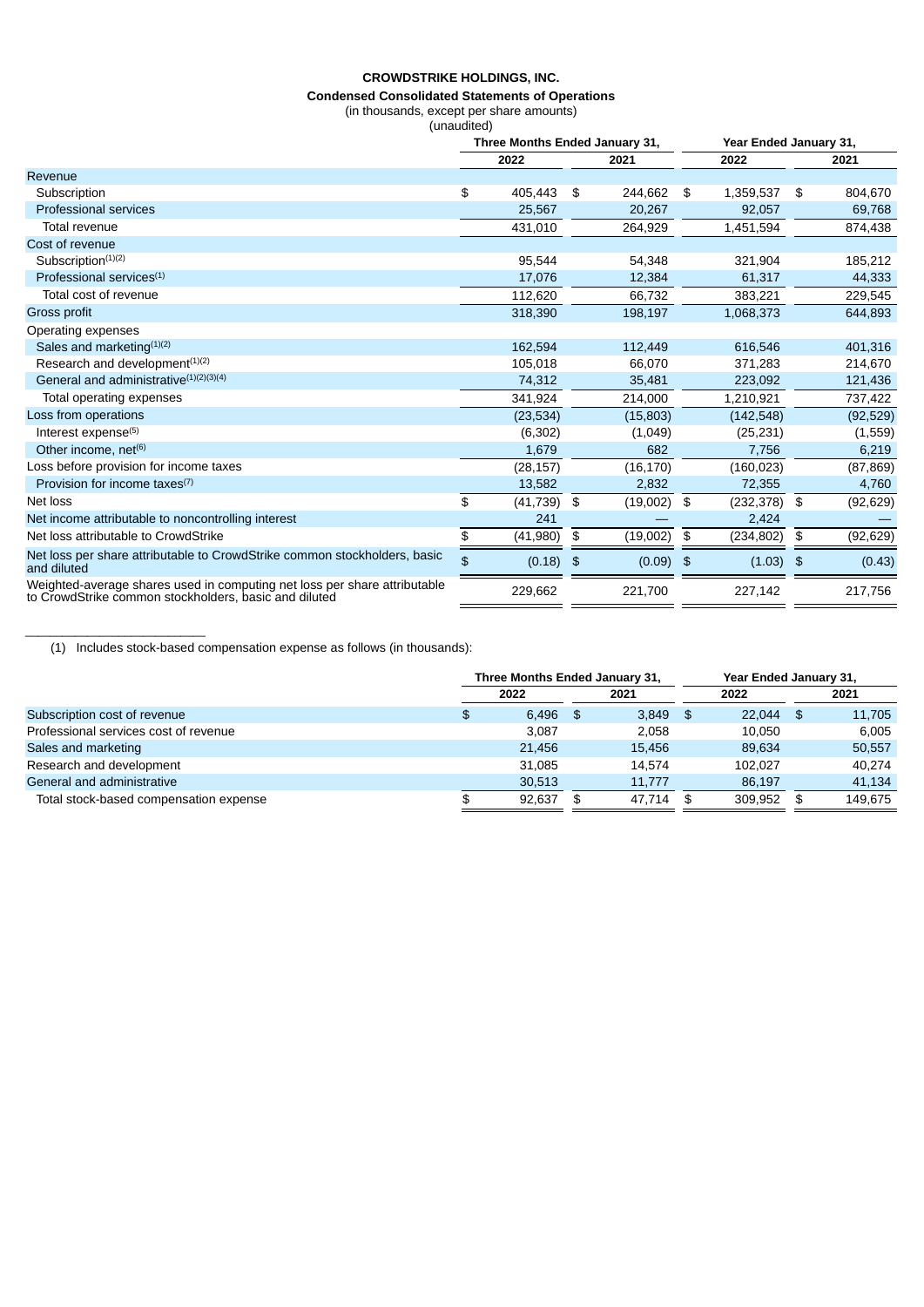(2) Includes amortization of acquired intangible assets, including purchased patents, as follows (in thousands):

|                                             | Three Months Ended January 31, |       |  |        | Year Ended January 31, |        |  |       |
|---------------------------------------------|--------------------------------|-------|--|--------|------------------------|--------|--|-------|
|                                             |                                | 2022  |  | 2021   |                        | 2022   |  | 2021  |
| Subscription cost of revenue                | \$                             | 3.208 |  | 660 \$ |                        | 10.758 |  | 1,057 |
| Sales and marketing                         |                                | 608   |  | 209    |                        | 2.117  |  | 362   |
| Research and development                    |                                |       |  |        |                        |        |  | 29    |
| General and administrative                  |                                | 14    |  |        |                        | 27     |  |       |
| Total amortization of purchased intangibles |                                | 3.830 |  | 869    |                        | 12.902 |  | 1,448 |

(3) Includes acquisition-related expenses as follows (in thousands):

|                                    | Three Months Ended January 31, |      |  |       |  | Year Ended January 31, |  |       |  |
|------------------------------------|--------------------------------|------|--|-------|--|------------------------|--|-------|--|
|                                    |                                | 2022 |  | 2021  |  | 2022                   |  | 2021  |  |
| General and administrative         |                                | 457  |  | 1.639 |  | 6.369                  |  | 3.758 |  |
| Total acquisition-related expenses |                                | 457  |  | 1.639 |  | 6.369                  |  | 3.758 |  |
|                                    |                                |      |  |       |  |                        |  |       |  |

(4) Includes legal reserve and settlement charges as follows (in thousands):

|                                            | Three Months Ended January 31, |       |  |      |  | Year Ended January 31, |  |                          |  |
|--------------------------------------------|--------------------------------|-------|--|------|--|------------------------|--|--------------------------|--|
|                                            |                                | 2022  |  | 2021 |  | 2022                   |  | 2021                     |  |
| General and administrative                 |                                | 7.000 |  |      |  | 9.500                  |  |                          |  |
| Total legal reserve and settlement charges |                                | 7.000 |  |      |  | 9.500                  |  | $\overline{\phantom{a}}$ |  |

(5) Includes amortization of debt issuance costs and discount as follows (in thousands):

|                                                        | Three Months Ended January 31. |  |      |  | Year Ended January 31, |  |      |  |
|--------------------------------------------------------|--------------------------------|--|------|--|------------------------|--|------|--|
|                                                        | 2022                           |  | 2021 |  | 2022                   |  | 2021 |  |
| Interest expense                                       | 548                            |  | 347  |  | 2.187                  |  | 347  |  |
| Total amortization of debt issuance costs and discount | 548                            |  | 347  |  | 2.187                  |  | 347  |  |

(6) Includes gains and other income from strategic investments as follows (in thousands):

|                                                         | Three Months Ended January 31, |      |  |                   |  | Year Ended January 31, |  |      |  |
|---------------------------------------------------------|--------------------------------|------|--|-------------------|--|------------------------|--|------|--|
|                                                         |                                | 2022 |  | 2021              |  | 2022                   |  | 2021 |  |
| Other income, net                                       |                                | 746  |  |                   |  | 5.112                  |  |      |  |
| Total gains and other income from strategic investments |                                | 746  |  | $\hspace{0.05cm}$ |  |                        |  |      |  |

(7) Includes tax costs for intellectual property integration relating to the Humio acquisition (in thousands):

|                                  | Three Months Ended January 31, |       |  |                   |  | Year Ended January 31, |  |      |  |
|----------------------------------|--------------------------------|-------|--|-------------------|--|------------------------|--|------|--|
|                                  |                                | 2022  |  | 2021              |  | 2022                   |  | 2021 |  |
| Provision for income taxes       |                                | 8.412 |  |                   |  | 57.236                 |  |      |  |
| Total provision for income taxes |                                | 8.412 |  | $\hspace{0.05cm}$ |  | 57.236                 |  |      |  |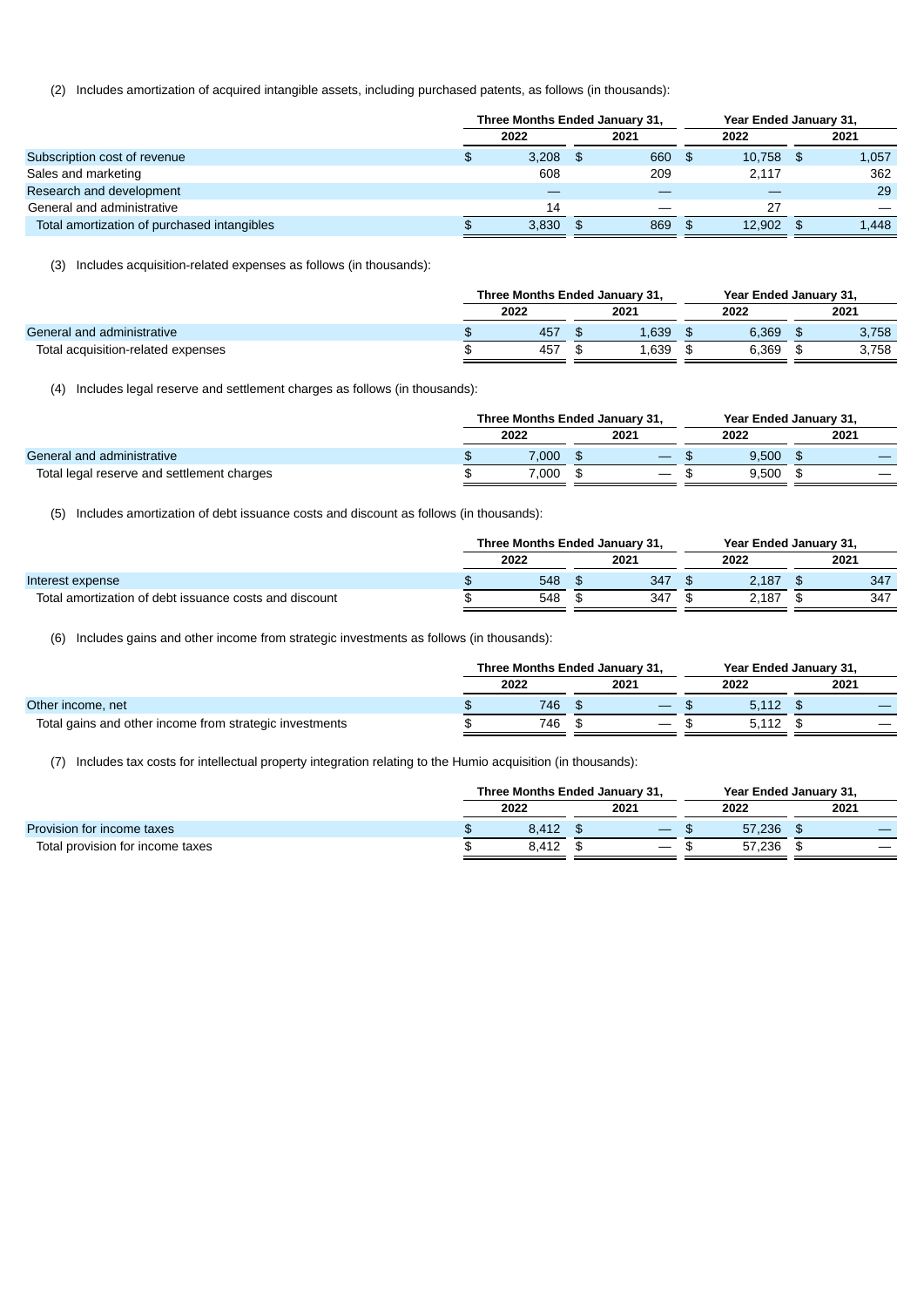# **Condensed Consolidated Balance Sheets**

(in thousands) (unaudited)

| 2022<br>2021<br><b>Assets</b><br>Current assets:<br>$\mathfrak{P}$<br>1,996,633<br>Cash and cash equivalents<br>\$<br>1,918,608<br>Accounts receivable, net of allowance for credit losses<br>368,145<br>239,199<br>126,822<br>80,850<br>Deferred contract acquisition costs, current<br>Prepaid expenses and other current assets<br>79,352<br>53,617<br>2,570,952<br>2,292,274<br>Total current assets<br>Strategic investments<br>23,632<br>2,500<br>260,577<br>167,014<br>31,735<br>36,484<br>Operating lease right-of-use assets<br>192,358<br>117,906<br>Deferred contract acquisition costs, noncurrent<br>Goodwill<br>416,445<br>83,566<br>97,336<br>15,677<br>25,346<br>17,112<br>Other long-term assets<br>$\frac{1}{2}$<br>3,618,381<br>$\frac{4}{5}$<br>2,732,533<br><b>Total assets</b><br>Liabilities and Stockholders' Equity<br><b>Current liabilities:</b><br>\$<br>47,634<br>12,065<br>Accounts payable<br>-\$<br>Accrued expenses<br>83,382<br>51,117<br>Accrued payroll and benefits<br>104,563<br>71,907<br>9,820<br>8,977<br>Operating lease liabilities, current<br>701,988<br>Deferred revenue<br>1,136,502<br>Other current liabilities<br>24,929<br>17,499<br><b>Total current liabilities</b><br>1,406,830<br>863,553<br>739,517<br>738,029<br>Long-term debt<br>209,907<br>392,819<br>25,379<br>31,986<br>Other liabilities, noncurrent<br>16,193<br>17,184<br><b>Total liabilities</b><br>2,580,738<br>1,860,659<br>Commitments and contingencies<br>Common stock, Class A and Class B<br>115<br>112<br>1,991,807<br>Additional paid-in capital<br>1,598,259<br><b>Accumulated deficit</b><br>(964, 918)<br>(730, 116)<br>(1, 240)<br>2,319<br>Accumulated other comprehensive (loss) income<br>870,574<br>1,025,764<br>Total CrowdStrike Holdings, Inc. stockholders' equity<br>Non-controlling interest<br>11,879<br>1,300<br>871,874<br>1,037,643<br>Total stockholders' equity<br>\$<br>3,618,381<br>$\mathfrak{D}$<br>2.732.533<br>Total liabilities and stockholders' equity |                                         | January 31, |  |  |
|-----------------------------------------------------------------------------------------------------------------------------------------------------------------------------------------------------------------------------------------------------------------------------------------------------------------------------------------------------------------------------------------------------------------------------------------------------------------------------------------------------------------------------------------------------------------------------------------------------------------------------------------------------------------------------------------------------------------------------------------------------------------------------------------------------------------------------------------------------------------------------------------------------------------------------------------------------------------------------------------------------------------------------------------------------------------------------------------------------------------------------------------------------------------------------------------------------------------------------------------------------------------------------------------------------------------------------------------------------------------------------------------------------------------------------------------------------------------------------------------------------------------------------------------------------------------------------------------------------------------------------------------------------------------------------------------------------------------------------------------------------------------------------------------------------------------------------------------------------------------------------------------------------------------------------------------------------------------------------------------------------------------|-----------------------------------------|-------------|--|--|
|                                                                                                                                                                                                                                                                                                                                                                                                                                                                                                                                                                                                                                                                                                                                                                                                                                                                                                                                                                                                                                                                                                                                                                                                                                                                                                                                                                                                                                                                                                                                                                                                                                                                                                                                                                                                                                                                                                                                                                                                                 |                                         |             |  |  |
|                                                                                                                                                                                                                                                                                                                                                                                                                                                                                                                                                                                                                                                                                                                                                                                                                                                                                                                                                                                                                                                                                                                                                                                                                                                                                                                                                                                                                                                                                                                                                                                                                                                                                                                                                                                                                                                                                                                                                                                                                 |                                         |             |  |  |
|                                                                                                                                                                                                                                                                                                                                                                                                                                                                                                                                                                                                                                                                                                                                                                                                                                                                                                                                                                                                                                                                                                                                                                                                                                                                                                                                                                                                                                                                                                                                                                                                                                                                                                                                                                                                                                                                                                                                                                                                                 |                                         |             |  |  |
|                                                                                                                                                                                                                                                                                                                                                                                                                                                                                                                                                                                                                                                                                                                                                                                                                                                                                                                                                                                                                                                                                                                                                                                                                                                                                                                                                                                                                                                                                                                                                                                                                                                                                                                                                                                                                                                                                                                                                                                                                 |                                         |             |  |  |
|                                                                                                                                                                                                                                                                                                                                                                                                                                                                                                                                                                                                                                                                                                                                                                                                                                                                                                                                                                                                                                                                                                                                                                                                                                                                                                                                                                                                                                                                                                                                                                                                                                                                                                                                                                                                                                                                                                                                                                                                                 |                                         |             |  |  |
|                                                                                                                                                                                                                                                                                                                                                                                                                                                                                                                                                                                                                                                                                                                                                                                                                                                                                                                                                                                                                                                                                                                                                                                                                                                                                                                                                                                                                                                                                                                                                                                                                                                                                                                                                                                                                                                                                                                                                                                                                 |                                         |             |  |  |
|                                                                                                                                                                                                                                                                                                                                                                                                                                                                                                                                                                                                                                                                                                                                                                                                                                                                                                                                                                                                                                                                                                                                                                                                                                                                                                                                                                                                                                                                                                                                                                                                                                                                                                                                                                                                                                                                                                                                                                                                                 |                                         |             |  |  |
|                                                                                                                                                                                                                                                                                                                                                                                                                                                                                                                                                                                                                                                                                                                                                                                                                                                                                                                                                                                                                                                                                                                                                                                                                                                                                                                                                                                                                                                                                                                                                                                                                                                                                                                                                                                                                                                                                                                                                                                                                 |                                         |             |  |  |
|                                                                                                                                                                                                                                                                                                                                                                                                                                                                                                                                                                                                                                                                                                                                                                                                                                                                                                                                                                                                                                                                                                                                                                                                                                                                                                                                                                                                                                                                                                                                                                                                                                                                                                                                                                                                                                                                                                                                                                                                                 |                                         |             |  |  |
|                                                                                                                                                                                                                                                                                                                                                                                                                                                                                                                                                                                                                                                                                                                                                                                                                                                                                                                                                                                                                                                                                                                                                                                                                                                                                                                                                                                                                                                                                                                                                                                                                                                                                                                                                                                                                                                                                                                                                                                                                 | Property and equipment, net             |             |  |  |
|                                                                                                                                                                                                                                                                                                                                                                                                                                                                                                                                                                                                                                                                                                                                                                                                                                                                                                                                                                                                                                                                                                                                                                                                                                                                                                                                                                                                                                                                                                                                                                                                                                                                                                                                                                                                                                                                                                                                                                                                                 |                                         |             |  |  |
|                                                                                                                                                                                                                                                                                                                                                                                                                                                                                                                                                                                                                                                                                                                                                                                                                                                                                                                                                                                                                                                                                                                                                                                                                                                                                                                                                                                                                                                                                                                                                                                                                                                                                                                                                                                                                                                                                                                                                                                                                 |                                         |             |  |  |
|                                                                                                                                                                                                                                                                                                                                                                                                                                                                                                                                                                                                                                                                                                                                                                                                                                                                                                                                                                                                                                                                                                                                                                                                                                                                                                                                                                                                                                                                                                                                                                                                                                                                                                                                                                                                                                                                                                                                                                                                                 |                                         |             |  |  |
|                                                                                                                                                                                                                                                                                                                                                                                                                                                                                                                                                                                                                                                                                                                                                                                                                                                                                                                                                                                                                                                                                                                                                                                                                                                                                                                                                                                                                                                                                                                                                                                                                                                                                                                                                                                                                                                                                                                                                                                                                 | Intangible assets, net                  |             |  |  |
|                                                                                                                                                                                                                                                                                                                                                                                                                                                                                                                                                                                                                                                                                                                                                                                                                                                                                                                                                                                                                                                                                                                                                                                                                                                                                                                                                                                                                                                                                                                                                                                                                                                                                                                                                                                                                                                                                                                                                                                                                 |                                         |             |  |  |
|                                                                                                                                                                                                                                                                                                                                                                                                                                                                                                                                                                                                                                                                                                                                                                                                                                                                                                                                                                                                                                                                                                                                                                                                                                                                                                                                                                                                                                                                                                                                                                                                                                                                                                                                                                                                                                                                                                                                                                                                                 |                                         |             |  |  |
|                                                                                                                                                                                                                                                                                                                                                                                                                                                                                                                                                                                                                                                                                                                                                                                                                                                                                                                                                                                                                                                                                                                                                                                                                                                                                                                                                                                                                                                                                                                                                                                                                                                                                                                                                                                                                                                                                                                                                                                                                 |                                         |             |  |  |
|                                                                                                                                                                                                                                                                                                                                                                                                                                                                                                                                                                                                                                                                                                                                                                                                                                                                                                                                                                                                                                                                                                                                                                                                                                                                                                                                                                                                                                                                                                                                                                                                                                                                                                                                                                                                                                                                                                                                                                                                                 |                                         |             |  |  |
|                                                                                                                                                                                                                                                                                                                                                                                                                                                                                                                                                                                                                                                                                                                                                                                                                                                                                                                                                                                                                                                                                                                                                                                                                                                                                                                                                                                                                                                                                                                                                                                                                                                                                                                                                                                                                                                                                                                                                                                                                 |                                         |             |  |  |
|                                                                                                                                                                                                                                                                                                                                                                                                                                                                                                                                                                                                                                                                                                                                                                                                                                                                                                                                                                                                                                                                                                                                                                                                                                                                                                                                                                                                                                                                                                                                                                                                                                                                                                                                                                                                                                                                                                                                                                                                                 |                                         |             |  |  |
|                                                                                                                                                                                                                                                                                                                                                                                                                                                                                                                                                                                                                                                                                                                                                                                                                                                                                                                                                                                                                                                                                                                                                                                                                                                                                                                                                                                                                                                                                                                                                                                                                                                                                                                                                                                                                                                                                                                                                                                                                 |                                         |             |  |  |
|                                                                                                                                                                                                                                                                                                                                                                                                                                                                                                                                                                                                                                                                                                                                                                                                                                                                                                                                                                                                                                                                                                                                                                                                                                                                                                                                                                                                                                                                                                                                                                                                                                                                                                                                                                                                                                                                                                                                                                                                                 |                                         |             |  |  |
|                                                                                                                                                                                                                                                                                                                                                                                                                                                                                                                                                                                                                                                                                                                                                                                                                                                                                                                                                                                                                                                                                                                                                                                                                                                                                                                                                                                                                                                                                                                                                                                                                                                                                                                                                                                                                                                                                                                                                                                                                 |                                         |             |  |  |
|                                                                                                                                                                                                                                                                                                                                                                                                                                                                                                                                                                                                                                                                                                                                                                                                                                                                                                                                                                                                                                                                                                                                                                                                                                                                                                                                                                                                                                                                                                                                                                                                                                                                                                                                                                                                                                                                                                                                                                                                                 |                                         |             |  |  |
|                                                                                                                                                                                                                                                                                                                                                                                                                                                                                                                                                                                                                                                                                                                                                                                                                                                                                                                                                                                                                                                                                                                                                                                                                                                                                                                                                                                                                                                                                                                                                                                                                                                                                                                                                                                                                                                                                                                                                                                                                 |                                         |             |  |  |
|                                                                                                                                                                                                                                                                                                                                                                                                                                                                                                                                                                                                                                                                                                                                                                                                                                                                                                                                                                                                                                                                                                                                                                                                                                                                                                                                                                                                                                                                                                                                                                                                                                                                                                                                                                                                                                                                                                                                                                                                                 |                                         |             |  |  |
|                                                                                                                                                                                                                                                                                                                                                                                                                                                                                                                                                                                                                                                                                                                                                                                                                                                                                                                                                                                                                                                                                                                                                                                                                                                                                                                                                                                                                                                                                                                                                                                                                                                                                                                                                                                                                                                                                                                                                                                                                 | Deferred revenue, noncurrent            |             |  |  |
|                                                                                                                                                                                                                                                                                                                                                                                                                                                                                                                                                                                                                                                                                                                                                                                                                                                                                                                                                                                                                                                                                                                                                                                                                                                                                                                                                                                                                                                                                                                                                                                                                                                                                                                                                                                                                                                                                                                                                                                                                 | Operating lease liabilities, noncurrent |             |  |  |
|                                                                                                                                                                                                                                                                                                                                                                                                                                                                                                                                                                                                                                                                                                                                                                                                                                                                                                                                                                                                                                                                                                                                                                                                                                                                                                                                                                                                                                                                                                                                                                                                                                                                                                                                                                                                                                                                                                                                                                                                                 |                                         |             |  |  |
|                                                                                                                                                                                                                                                                                                                                                                                                                                                                                                                                                                                                                                                                                                                                                                                                                                                                                                                                                                                                                                                                                                                                                                                                                                                                                                                                                                                                                                                                                                                                                                                                                                                                                                                                                                                                                                                                                                                                                                                                                 |                                         |             |  |  |
|                                                                                                                                                                                                                                                                                                                                                                                                                                                                                                                                                                                                                                                                                                                                                                                                                                                                                                                                                                                                                                                                                                                                                                                                                                                                                                                                                                                                                                                                                                                                                                                                                                                                                                                                                                                                                                                                                                                                                                                                                 |                                         |             |  |  |
|                                                                                                                                                                                                                                                                                                                                                                                                                                                                                                                                                                                                                                                                                                                                                                                                                                                                                                                                                                                                                                                                                                                                                                                                                                                                                                                                                                                                                                                                                                                                                                                                                                                                                                                                                                                                                                                                                                                                                                                                                 | <b>Stockholders' Equity</b>             |             |  |  |
|                                                                                                                                                                                                                                                                                                                                                                                                                                                                                                                                                                                                                                                                                                                                                                                                                                                                                                                                                                                                                                                                                                                                                                                                                                                                                                                                                                                                                                                                                                                                                                                                                                                                                                                                                                                                                                                                                                                                                                                                                 |                                         |             |  |  |
|                                                                                                                                                                                                                                                                                                                                                                                                                                                                                                                                                                                                                                                                                                                                                                                                                                                                                                                                                                                                                                                                                                                                                                                                                                                                                                                                                                                                                                                                                                                                                                                                                                                                                                                                                                                                                                                                                                                                                                                                                 |                                         |             |  |  |
|                                                                                                                                                                                                                                                                                                                                                                                                                                                                                                                                                                                                                                                                                                                                                                                                                                                                                                                                                                                                                                                                                                                                                                                                                                                                                                                                                                                                                                                                                                                                                                                                                                                                                                                                                                                                                                                                                                                                                                                                                 |                                         |             |  |  |
|                                                                                                                                                                                                                                                                                                                                                                                                                                                                                                                                                                                                                                                                                                                                                                                                                                                                                                                                                                                                                                                                                                                                                                                                                                                                                                                                                                                                                                                                                                                                                                                                                                                                                                                                                                                                                                                                                                                                                                                                                 |                                         |             |  |  |
|                                                                                                                                                                                                                                                                                                                                                                                                                                                                                                                                                                                                                                                                                                                                                                                                                                                                                                                                                                                                                                                                                                                                                                                                                                                                                                                                                                                                                                                                                                                                                                                                                                                                                                                                                                                                                                                                                                                                                                                                                 |                                         |             |  |  |
|                                                                                                                                                                                                                                                                                                                                                                                                                                                                                                                                                                                                                                                                                                                                                                                                                                                                                                                                                                                                                                                                                                                                                                                                                                                                                                                                                                                                                                                                                                                                                                                                                                                                                                                                                                                                                                                                                                                                                                                                                 |                                         |             |  |  |
|                                                                                                                                                                                                                                                                                                                                                                                                                                                                                                                                                                                                                                                                                                                                                                                                                                                                                                                                                                                                                                                                                                                                                                                                                                                                                                                                                                                                                                                                                                                                                                                                                                                                                                                                                                                                                                                                                                                                                                                                                 |                                         |             |  |  |
|                                                                                                                                                                                                                                                                                                                                                                                                                                                                                                                                                                                                                                                                                                                                                                                                                                                                                                                                                                                                                                                                                                                                                                                                                                                                                                                                                                                                                                                                                                                                                                                                                                                                                                                                                                                                                                                                                                                                                                                                                 |                                         |             |  |  |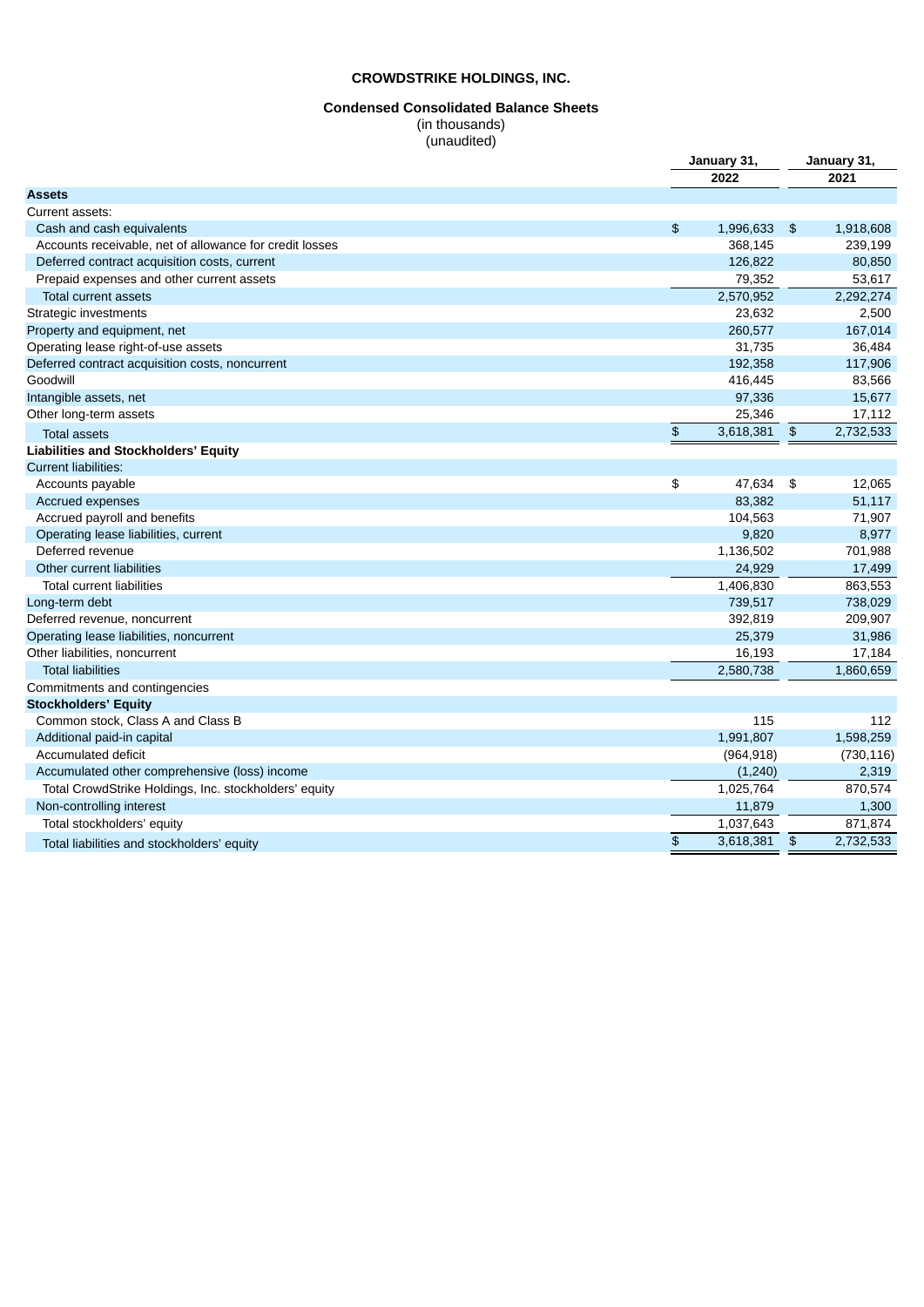#### **Condensed Consolidated Statements of Cash Flows**

(in thousands) (unaudited)

|                                                                                 |                       | Year Ended January 31,      |
|---------------------------------------------------------------------------------|-----------------------|-----------------------------|
|                                                                                 | 2022                  | 2021                        |
| <b>Operating activities</b>                                                     |                       |                             |
| Net loss                                                                        | \$<br>$(232, 378)$ \$ | (92, 629)                   |
| Adjustments to reconcile net loss to net cash provided by operating activities: |                       |                             |
| Depreciation and amortization                                                   | 55.908                | 38.710                      |
| Amortization of intangible assets                                               | 12,902                | 1,448                       |
| Amortization of deferred contract acquisition costs                             | 113,884               | 66,425                      |
| Non-cash operating lease cost                                                   | 9,103                 | 7,786                       |
| Stock-based compensation expense                                                | 309,952               | 149,675                     |
| Deferred income taxes                                                           | (13,956)              | (1, 452)                    |
| Gain on sale of debt securities, net                                            |                       | (1, 347)                    |
| Amortization of marketable securities purchased at a premium                    |                       | 578                         |
| Non-cash interest expense                                                       | 2,469                 | 853                         |
| Change in fair value of strategic investments                                   | (4,823)               |                             |
| Changes in operating assets and liabilities, net of impact of acquisitions      |                       |                             |
| Accounts receivable, net                                                        | (125, 354)            | (73, 022)                   |
| Deferred contract acquisition costs                                             | (234, 308)            | (150, 975)                  |
| Prepaid expenses and other assets                                               | (29, 535)             | 2,198                       |
| Accounts payable                                                                | 33,248                | 11.325                      |
| Accrued expenses and other liabilities                                          | 38,483                | 33,083                      |
| Accrued payroll and benefits                                                    | 32,681                | 33,212                      |
| Operating lease liabilities                                                     | (9,900)               | (8, 105)                    |
| Deferred revenue                                                                | 616,408               | 338,803                     |
| Net cash provided by operating activities                                       | 574,784               | 356,566                     |
| <b>Investing activities</b>                                                     |                       |                             |
| Purchases of property and equipment                                             | (112, 143)            | (52, 799)                   |
| Capitalized internal-use software and website development                       | (20, 866)             | (10, 864)                   |
| Purchases of strategic investments                                              | (16, 309)             | (1,500)                     |
| Business acquisitions, net of cash acquired                                     | (414, 518)            | (85, 517)                   |
| Purchases of intangible assets                                                  | (680)                 | (180)                       |
| Purchases of marketable securities                                              |                       | (84,904)                    |
| Proceeds from sales of marketable securities                                    |                       | 639,586                     |
| Maturities of marketable securities                                             |                       | 91,605                      |
| Net cash (used in) provided by investing activities                             | (564, 516)            | 495,427                     |
| <b>Financing activities</b>                                                     |                       |                             |
| Payments of debt issuance costs related to revolving line of credit             | (219)                 | (3,328)                     |
| Payment of debt issuance costs related to Senior Notes                          | (1,581)               |                             |
| Proceeds from issuance of Senior Notes, net of debt financing costs             |                       | 739,569                     |
| Proceeds from issuance of common stock upon exercise of stock options           | 15.899                | 28,831                      |
| Proceeds from issuance of common stock under the employee stock purchase plan   | 50,277                | 34,263                      |
| Capital contributions from non-controlling interest holders                     | 8,155                 | 800                         |
| Net cash provided by financing activities                                       | 72,531                | 800,135                     |
|                                                                                 |                       |                             |
| Effect of foreign exchange rates on cash and cash equivalents                   | (4, 774)              | 1,682                       |
| Net increase in cash and cash equivalents                                       | 78,025                | 1,653,810                   |
| Cash and cash equivalents, beginning of period                                  | 1,918,608             | 264,798                     |
| Cash and cash equivalents, end of period                                        | \$<br>1,996,633       | $\mathfrak{P}$<br>1,918,608 |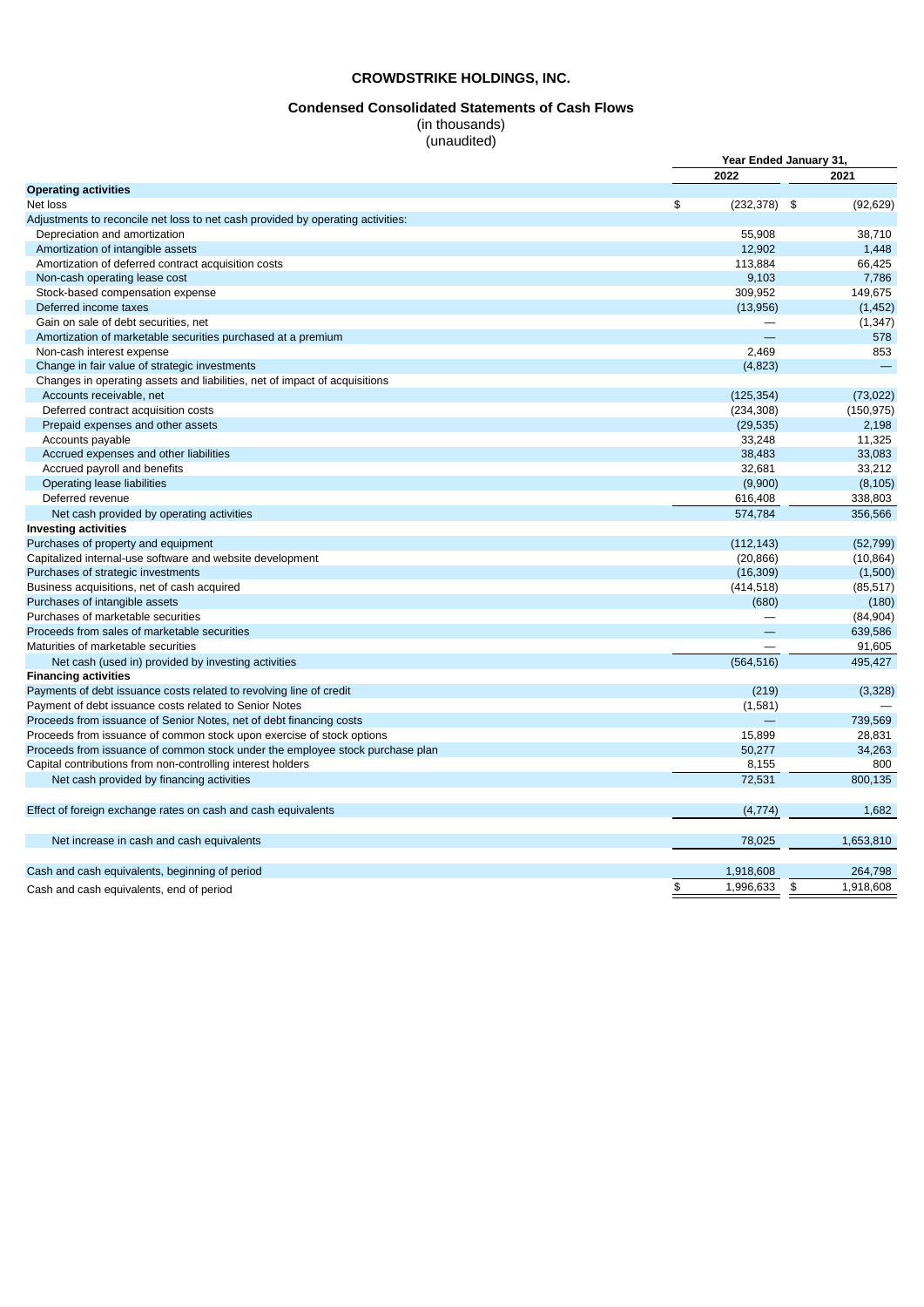# **Non-GAAP Financial Measures with Reconciliation to GAAP**

(in thousands, except percentages)

(unaudited)

|                                                 | Three Months Ended January 31, |         |    |         |    |           | Year Ended January 31, |         |  |
|-------------------------------------------------|--------------------------------|---------|----|---------|----|-----------|------------------------|---------|--|
|                                                 |                                | 2022    |    | 2021    |    | 2022      |                        | 2021    |  |
| <b>GAAP</b> subscription revenue                | \$.                            | 405,443 | \$ | 244.662 | \$ | 1,359,537 | \$                     | 804,670 |  |
|                                                 |                                |         |    |         |    |           |                        |         |  |
| GAAP subscription gross profit                  | \$                             | 309,899 | \$ | 190.314 | \$ | 1,037,633 | \$                     | 619,458 |  |
| Add: Stock-based compensation expense           |                                | 6.496   |    | 3.849   |    | 22.044    |                        | 11.705  |  |
| Add: Amortization of acquired intangible assets |                                | 3.208   |    | 660     |    | 10.758    |                        | 1,057   |  |
| Non-GAAP subscription gross profit              |                                | 319.603 | \$ | 194.823 |    | 1.070.435 | \$                     | 632,220 |  |
|                                                 |                                |         |    |         |    |           |                        |         |  |
| GAAP subscription gross margin                  |                                | 76 %    |    | 78 %    |    | 76 %      |                        | 77 %    |  |
|                                                 |                                |         |    |         |    |           |                        |         |  |
| Non-GAAP subscription gross margin              |                                | 79 %    |    | 80 %    |    | 79 %      |                        | 79 %    |  |

|                                                 | Three Months Ended January 31, |          |    |          |    | Year Ended January 31, |    |           |  |
|-------------------------------------------------|--------------------------------|----------|----|----------|----|------------------------|----|-----------|--|
|                                                 |                                | 2022     |    | 2021     |    | 2022                   |    | 2021      |  |
| <b>GAAP</b> total revenue                       | \$.                            | 431,010  | \$ | 264,929  | \$ | 1,451,594              | \$ | 874,438   |  |
|                                                 |                                |          |    |          |    |                        |    |           |  |
| <b>GAAP</b> loss from operations                | \$                             | (23,534) | \$ | (15,803) | \$ | (142, 548)             | \$ | (92, 529) |  |
| Add: Stock-based compensation expense           |                                | 92,637   |    | 47,714   |    | 309,952                |    | 149,675   |  |
| Add: Amortization of acquired intangible assets |                                | 3,830    |    | 869      |    | 12,902                 |    | 1,448     |  |
| Add: Acquisition-related expenses               |                                | 457      |    | 1.639    |    | 6.369                  |    | 3,758     |  |
| Add: Legal reserve and settlement charges       |                                | 7,000    |    |          |    | 9,500                  |    |           |  |
| Non-GAAP income from operations                 |                                | 80,390   |    | 34,419   |    | 196.175                | \$ | 62,352    |  |
|                                                 |                                |          |    |          |    |                        |    |           |  |
| GAAP operating margin                           |                                | (5)%     |    | (6)%     |    | $(10)\%$               |    | (11)%     |  |
|                                                 |                                |          |    |          |    |                        |    |           |  |
| Non-GAAP operating margin                       |                                | 19 %     |    | 13 %     |    | $14\%$                 |    | 7 %       |  |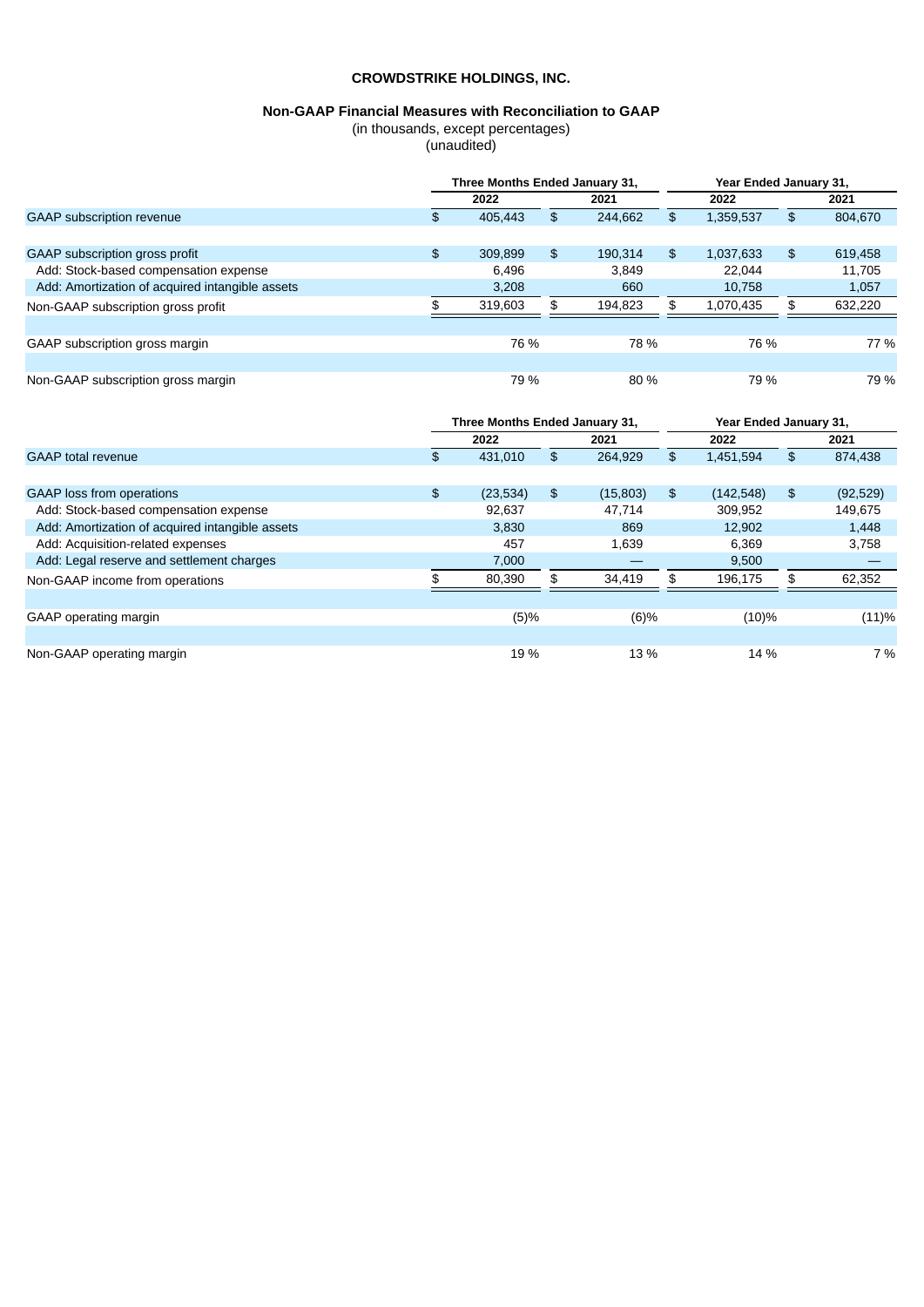# **Non-GAAP Financial Measures with Reconciliation to GAAP (Continued)**

(in thousands, except percentages and per share amounts)

(unaudited)

|                                                                                                                                            | Three Months Ended January 31, |      |               |                | Year Ended January 31, |                |           |  |
|--------------------------------------------------------------------------------------------------------------------------------------------|--------------------------------|------|---------------|----------------|------------------------|----------------|-----------|--|
|                                                                                                                                            | 2022                           |      | 2021          |                | 2022                   |                | 2021      |  |
| GAAP net loss attributable to CrowdStrike                                                                                                  | \$<br>$(41,980)$ \$            |      | $(19,002)$ \$ |                | $(234, 802)$ \$        |                | (92, 629) |  |
| Add: Stock-based compensation expense                                                                                                      | \$<br>92,637                   | \$   | 47,714        | $\mathfrak{S}$ | 309,952                | $\mathfrak{L}$ | 149,675   |  |
| Add: Amortization of acquired intangible assets                                                                                            | 3,830                          |      | 869           |                | 12,902                 |                | 1,448     |  |
| Add: Acquisition-related expenses                                                                                                          | 457                            |      | 1,639         |                | 6,369                  |                | 3,758     |  |
| Add: Amortization of debt issuance costs and discount                                                                                      | 548                            |      | 347           |                | 2,187                  |                | 347       |  |
| Add: Legal reserve and settlement charges                                                                                                  | 7,000                          |      | —             |                | 9,500                  |                |           |  |
| Add: Provision for income taxes $(1)$                                                                                                      | 8,412                          |      |               |                | 57,236                 |                |           |  |
| Less: Gains and other income from strategic investments<br>attributable to CrowdStrike                                                     | (505)                          |      |               |                | (2,688)                |                |           |  |
| Non-GAAP net income attributable to CrowdStrike                                                                                            | \$<br>70,399                   | \$   | 31,567        | \$             | 160,656                | \$             | 62,599    |  |
|                                                                                                                                            |                                |      |               |                |                        |                |           |  |
| Weighted-average shares used in computing GAAP net loss per<br>share attributable to CrowdStrike common stockholders, basic and<br>diluted | 229,662                        |      | 221,700       |                | 227,142                |                | 217,756   |  |
| Weighted-average shares used in computing Non-GAAP net<br>income per share attributable to CrowdStrike common<br>stockholders, basic       | 229,662                        |      | 221,700       |                | 227,142                |                | 217,756   |  |
| Weighted-average shares used in computing Non-GAAP net<br>income per share attributable to CrowdStrike common<br>stockholders, diluted     | 238.486                        |      | 236.683       |                | 238.123                |                | 234,356   |  |
|                                                                                                                                            |                                |      |               |                |                        |                |           |  |
| GAAP net loss per share attributable to CrowdStrike common<br>stockholders, basic and diluted                                              | \$<br>$(0.18)$ \$              |      | $(0.09)$ \$   |                | $(1.03)$ \$            |                | (0.43)    |  |
|                                                                                                                                            |                                |      |               |                |                        |                |           |  |
| Non-GAAP net income per share attributable to CrowdStrike<br>common stockholders, basic                                                    | \$<br>0.31                     | - \$ | $0.14$ \$     |                | $0.71$ \$              |                | 0.29      |  |
| Non-GAAP net income per share attributable to CrowdStrike<br>common stockholders, diluted                                                  | \$<br>0.30                     | - \$ | 0.13          | \$             | $0.67$ \$              |                | 0.27      |  |

|                                                                              | Three Months Ended January 31, |           |    |           |    | Year Ended January 31, |    |           |  |  |
|------------------------------------------------------------------------------|--------------------------------|-----------|----|-----------|----|------------------------|----|-----------|--|--|
|                                                                              |                                | 2022      |    | 2021      |    | 2022                   |    | 2021      |  |  |
| <b>GAAP</b> total revenue                                                    | \$                             | 431,010   | \$ | 264,929   | \$ | 1,451,594              | \$ | 874,438   |  |  |
|                                                                              |                                |           |    |           |    |                        |    |           |  |  |
| GAAP net cash provided by operating activities                               | \$                             | 159,718   | \$ | 114,463   | \$ | 574.784                | \$ | 356,566   |  |  |
| Less: Purchases of property and equipment                                    |                                | (26, 723) |    | (12, 554) |    | (112, 143)             |    | (52, 799) |  |  |
| Less: Capitalized internal-use software and website development              |                                | (5,665)   |    | (4,519)   |    | (20, 866)              |    | (10, 864) |  |  |
| Free cash flow                                                               |                                | 127,330   | \$ | 97,390    | \$ | 441,775                | \$ | 292,903   |  |  |
|                                                                              |                                |           |    |           |    |                        |    |           |  |  |
| GAAP net cash (used in) provided by investing activities                     | \$                             | (93,660)  | \$ | (17, 301) | \$ | (564, 516)             | \$ | 495,427   |  |  |
| GAAP net cash provided by financing activities                               | \$                             | 26,178    | \$ | 760,529   | \$ | 72,531                 | \$ | 800,135   |  |  |
|                                                                              |                                |           |    |           |    |                        |    |           |  |  |
| GAAP net cash provided by operating activities as a percentage of<br>revenue |                                | 37 %      |    | 43 %      |    | 40 %                   |    | 41 %      |  |  |
| Less: Purchases of property and equipment as a percentage of<br>revenue      |                                | (6)%      |    | (5)%      |    | $(8)\%$                |    | (6)%      |  |  |
| Less: Capitalized internal-use software as a percentage of revenue           |                                | (1)%      |    | (2)%      |    | $(1)\%$                |    | (1)%      |  |  |
| Free cash flow margin                                                        |                                | 30%       |    | 37 %      |    | 30 %                   |    | 33 %      |  |  |

(1) We use our GAAP provision for income taxes for the purpose of determining our non-GAAP income tax expense. The tax costs for intellectual property integration relating to the Humio acquisition is included in the GAAP provision for income taxes during the first quarter of fiscal 2022. The income tax benefits related to stockbased compensation, amortization of intangibles, including purchased patents, acquisition related expenses, amortization of debt issuance costs and discount, and gains and other income from strategic investments attributable to CrowdStrike included in the GAAP provision for income taxes was not material for all periods presented.

\_\_\_\_\_\_\_\_\_\_\_\_\_\_\_\_\_\_\_\_\_\_\_\_\_\_\_\_\_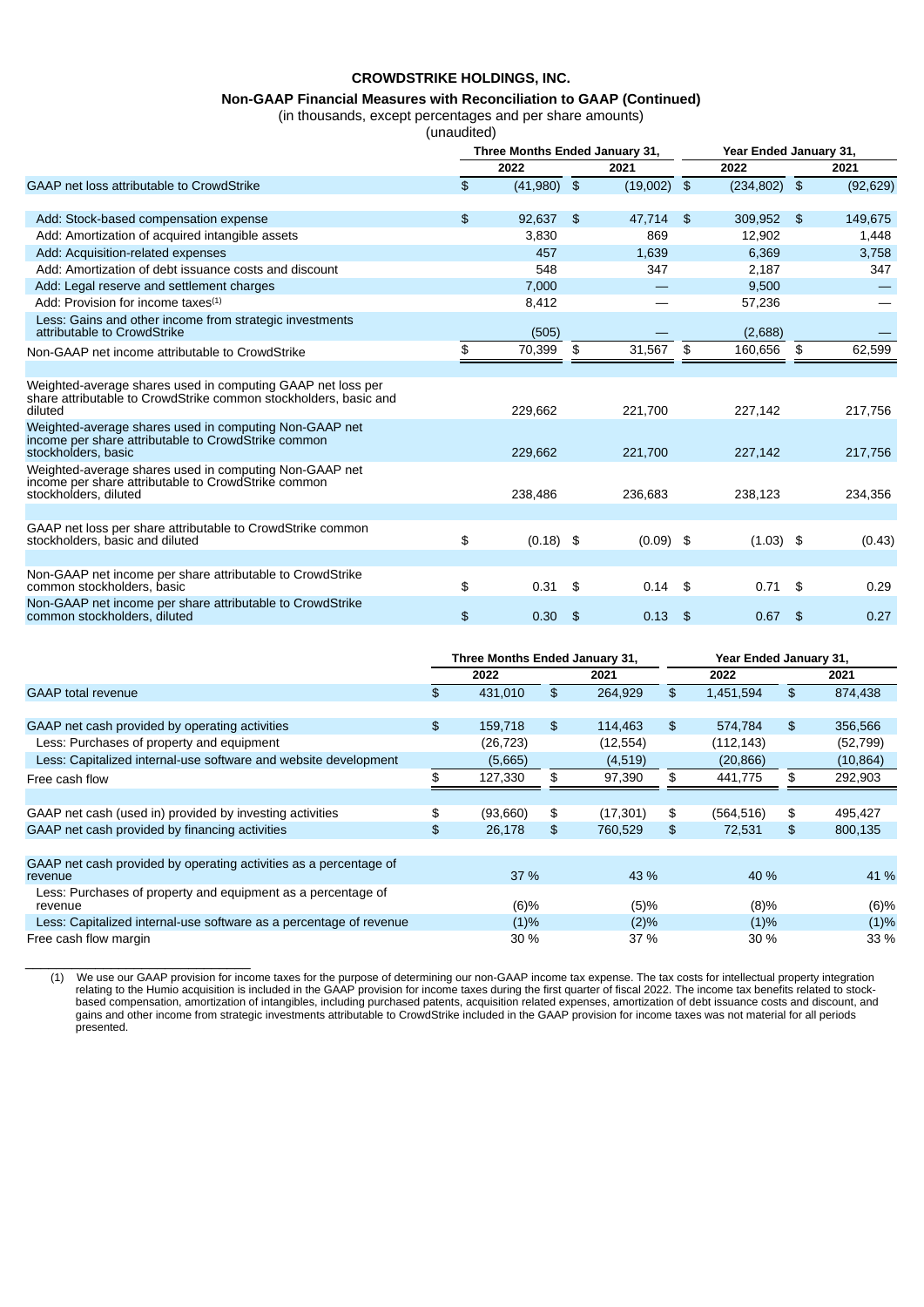# **Statements of Operations: GAAP to Non-GAAP Reconciliations**

(in thousands)

|                                                        | (unaudited)   |                                |                      |               |                                               |            |                |           |
|--------------------------------------------------------|---------------|--------------------------------|----------------------|---------------|-----------------------------------------------|------------|----------------|-----------|
|                                                        |               | Three Months Ended January 31, |                      |               | Year Ended January 31,                        |            |                |           |
|                                                        |               | 2022                           |                      | 2021          |                                               | 2022       |                | 2021      |
| GAAP cost of revenue                                   | \$            | 112,620                        | $\mathfrak{S}$       | 66,732 \$     |                                               | 383,221 \$ |                | 229,545   |
| Less:                                                  |               |                                |                      |               |                                               |            |                |           |
| Stock based compensation expense                       |               | 9,583                          |                      | 5,907         |                                               | 32,094     |                | 17,710    |
| Amortization of acquired intangible assets             |               | 3,208                          |                      | 660           |                                               | 10,758     |                | 1,057     |
| Non-GAAP cost of revenue                               | \$            | 99,829                         | $\frac{1}{2}$        | 60,165        | $\frac{1}{2}$                                 | 340,369    | \$             | 210,778   |
| GAAP subscription gross profit                         | \$            | 309,899                        | \$                   | 190,314       | $\frac{1}{2}$                                 | 1,037,633  | \$             | 619,458   |
| Add:                                                   |               |                                |                      |               |                                               |            |                |           |
| Stock based compensation expense                       |               | 6.496                          |                      | 3,849         |                                               | 22,044     |                | 11,705    |
| Amortization of acquired intangible assets             |               | 3,208                          |                      | 660           |                                               | 10,758     |                | 1,057     |
| Non-GAAP subscription gross profit                     | $\frac{1}{2}$ | 319,603                        | $\frac{1}{2}$        | 194,823       | $\frac{1}{2}$                                 | 1,070,435  | $\frac{1}{2}$  | 632,220   |
|                                                        |               |                                |                      |               |                                               |            |                |           |
| GAAP professional services gross profit                | \$            | 8,491                          | $\frac{4}{5}$        | 7,883         | $\frac{2}{3}$                                 | 30,740     | $\mathfrak{P}$ | 25,435    |
| Add:                                                   |               |                                |                      |               |                                               |            |                |           |
| Stock based compensation expense                       |               | 3,087                          |                      | 2,058         |                                               | 10,050     |                | 6,005     |
| Non-GAAP professional services gross profit            | \$            | 11,578                         | $\pmb{\mathfrak{s}}$ | 9,941         | $\, \, \raisebox{12pt}{$\scriptstyle \circ$}$ | 40,790     | \$             | 31,440    |
| GAAP sales and marketing operating expenses            | \$            | 162,594                        | \$                   | 112,449       | $\mathfrak{P}$                                | 616,546    | \$             | 401,316   |
| Less:                                                  |               |                                |                      |               |                                               |            |                |           |
| Stock based compensation expense                       |               | 21,456                         |                      | 15,456        |                                               | 89,634     |                | 50,557    |
| Amortization of acquired intangible assets             |               | 608                            |                      | 209           |                                               | 2,117      |                | 362       |
| Non-GAAP sales and marketing operating expenses        | \$            | 140,530                        | \$                   | 96,784        | \$                                            | 524,795    | \$             | 350,397   |
|                                                        | \$            |                                |                      |               |                                               |            |                |           |
| GAAP research and development operating expenses       |               | 105,018                        | \$                   | 66,070        | \$                                            | 371,283    | \$             | 214,670   |
| Less:                                                  |               |                                |                      |               |                                               |            |                |           |
| Stock based compensation expense                       |               | 31,085                         |                      | 14,574        |                                               | 102,027    |                | 40,274    |
| Amortization of acquired intangible assets             |               |                                |                      |               |                                               |            |                | 29        |
| Non-GAAP research and development operating expenses   | \$            | 73,933                         | \$                   | 51,496        | \$                                            | 269,256    | \$             | 174,367   |
| GAAP general and administrative operating expenses     | \$            | 74,312                         | \$                   | 35,481        | \$                                            | 223,092    | \$             | 121,436   |
| Less:                                                  |               |                                |                      |               |                                               |            |                |           |
| Stock based compensation expense                       |               | 30,513                         |                      | 11,777        |                                               | 86,197     |                | 41,134    |
| Acquisition-related expenses                           |               | 457                            |                      | 1,639         |                                               | 6,369      |                | 3,758     |
| Amortization of acquired intangible assets             |               | 14                             |                      |               |                                               | 27         |                |           |
| Legal reserve and settlement charges                   |               | 7,000                          |                      |               |                                               | 9,500      |                |           |
| Non-GAAP general and administrative operating expenses | \$            | 36,328                         | \$                   | 22,065        | \$                                            | 120,999    | \$             | 76,544    |
| <b>GAAP</b> loss from operations                       | \$            | (23, 534)                      | \$                   | $(15,803)$ \$ |                                               | (142, 548) | \$             | (92, 529) |
| Add:                                                   |               |                                |                      |               |                                               |            |                |           |
| Stock based compensation expense                       |               | 92,637                         |                      | 47,714        |                                               | 309,952    |                | 149,675   |
| Amortization of acquired intangible assets             |               | 3,830                          |                      | 869           |                                               | 12,902     |                | 1,448     |
| Acquisition-related expenses                           |               | 457                            |                      | 1,639         |                                               | 6,369      |                | 3,758     |
| Legal reserve and settlement charges                   |               | 7,000                          |                      |               |                                               | 9,500      |                |           |
| Non-GAAP income from operations                        | \$            | 80,390                         | \$                   | 34,419        | \$                                            | 196,175    | \$             | 62,352    |
|                                                        |               |                                |                      |               |                                               |            |                |           |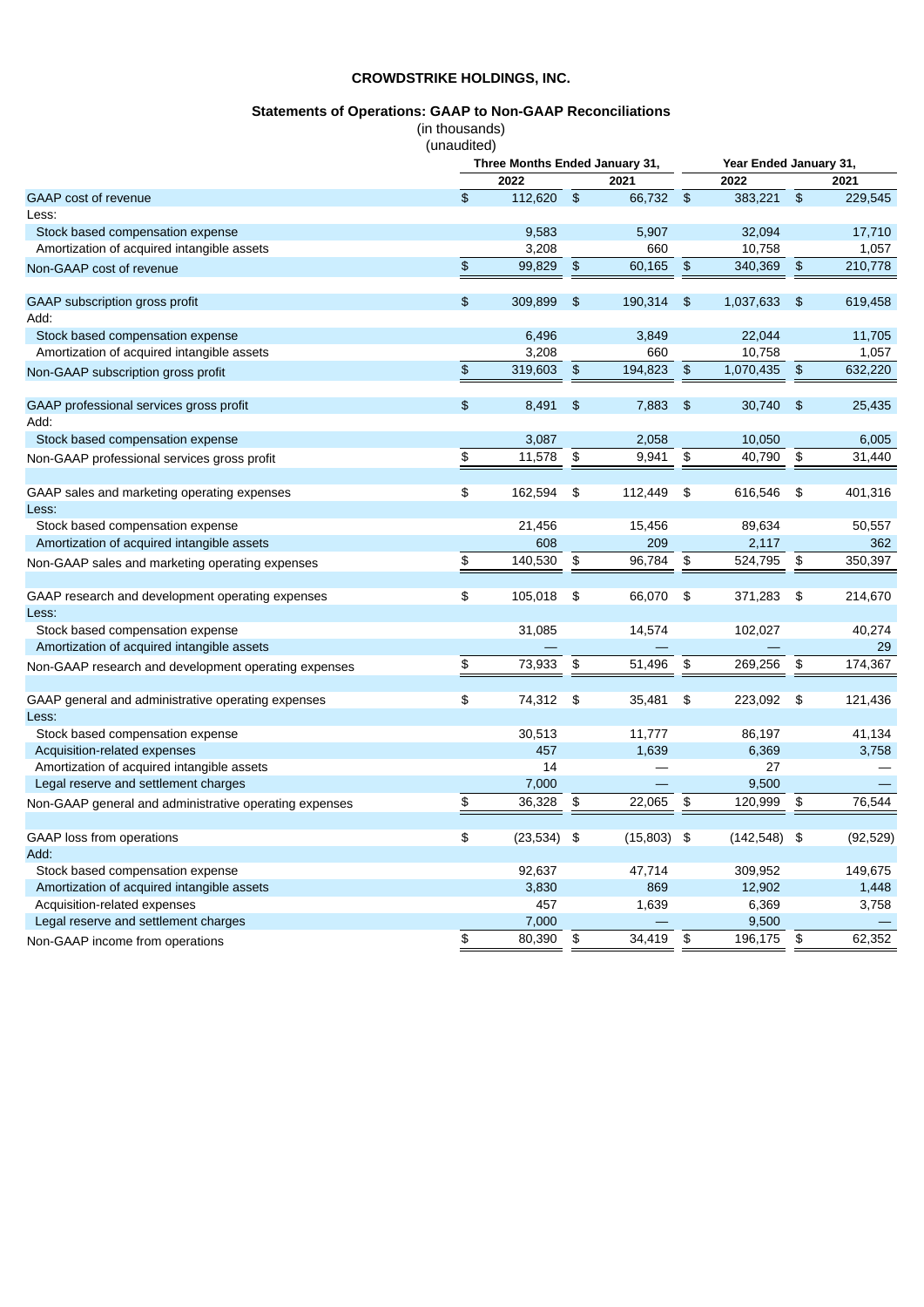# **Statements of Operations: GAAP to Non-GAAP Reconciliations (continued)**

(in thousands, except per share amounts)

(unaudited)

|                                                                                                                                                        | Three Months Ended January 31, |             |                |               | Year Ended January 31, |             |                |           |
|--------------------------------------------------------------------------------------------------------------------------------------------------------|--------------------------------|-------------|----------------|---------------|------------------------|-------------|----------------|-----------|
|                                                                                                                                                        |                                | 2022        |                | 2021          |                        | 2022        |                | 2021      |
| GAAP net loss attributable to CrowdStrike                                                                                                              | $\mathfrak{L}$                 | (41.980)    | $\mathfrak{S}$ | $(19,002)$ \$ |                        | (234.802)   | $\frac{1}{2}$  | (92, 629) |
| Add:                                                                                                                                                   |                                |             |                |               |                        |             |                |           |
| Stock based compensation expense                                                                                                                       |                                | 92.637      |                | 47,714        |                        | 309,952     |                | 149,675   |
| Amortization of acquired intangible assets                                                                                                             |                                | 3,830       |                | 869           |                        | 12,902      |                | 1,448     |
| Acquisition-related expenses                                                                                                                           |                                | 457         |                | 1,639         |                        | 6,369       |                | 3,758     |
| Amortization of debt issuance costs and discount                                                                                                       |                                | 548         |                | 347           |                        | 2,187       |                | 347       |
| Legal reserve and settlement charges                                                                                                                   |                                | 7,000       |                |               |                        | 9,500       |                |           |
| Provision for income taxes $(1)$                                                                                                                       |                                | 8,412       |                |               |                        | 57,236      |                |           |
| Less:                                                                                                                                                  |                                |             |                |               |                        |             |                |           |
| Gains and other income from strategic investments attributable to<br>CrowdStrike                                                                       |                                | (505)       |                |               |                        | (2,688)     |                |           |
| Non-GAAP net income attributable to CrowdStrike                                                                                                        | \$                             | 70,399      | $\frac{4}{5}$  | 31,567        | $\mathfrak{F}$         | 160,656     | $\frac{1}{2}$  | 62,599    |
|                                                                                                                                                        |                                |             |                |               |                        |             |                |           |
| Weighted-average shares used in computing basic net income (loss) per<br>share attributable to CrowdStrike common stockholders (GAAP and Non-<br>GAAP) |                                | 229,662     |                | 221,700       |                        | 227,142     |                | 217,756   |
| GAAP basic net loss per share attributable to CrowdStrike common                                                                                       |                                |             |                |               |                        |             |                |           |
| stockholders                                                                                                                                           | \$                             | (0.18)      | $\mathfrak{F}$ | (0.09)        | \$                     | (1.03)      | \$             | (0.43)    |
|                                                                                                                                                        |                                |             |                |               |                        |             |                |           |
| Non-GAAP basic net income per share attributable to CrowdStrike common<br>stockholders                                                                 | \$                             | 0.31        | $\frac{1}{2}$  | 0.14          | \$                     | 0.71        | $\mathfrak{F}$ | 0.29      |
|                                                                                                                                                        |                                |             |                |               |                        |             |                |           |
| GAAP diluted net loss per share attributable to CrowdStrike common<br>stockholders                                                                     | \$                             | $(0.18)$ \$ |                | $(0.09)$ \$   |                        | $(1.03)$ \$ |                | (0.43)    |
| Add:                                                                                                                                                   |                                |             |                |               |                        |             |                |           |
| Stock-based compensation                                                                                                                               |                                | 0.39        |                | 0.20          |                        | 1.30        |                | 0.64      |
| Amortization of acquired intangible assets                                                                                                             |                                | 0.02        |                |               |                        | 0.05        |                | 0.01      |
| Acquisition-related expenses                                                                                                                           |                                |             |                | 0.01          |                        | 0.03        |                | 0.02      |
| Amortization of debt issuance costs and discount                                                                                                       |                                |             |                |               |                        | 0.01        |                |           |
| Legal reserve and settlement charges                                                                                                                   |                                | 0.03        |                |               |                        | 0.04        |                |           |
| Provision for income taxes (1)                                                                                                                         |                                | 0.04        |                |               |                        | 0.24        |                |           |
| Adjustment to fully diluted earnings per share (2)                                                                                                     |                                |             |                | 0.01          |                        | 0.04        |                | 0.03      |
| Less:                                                                                                                                                  |                                |             |                |               |                        |             |                |           |
| Gains and other income from strategic investments attributable to<br>CrowdStrike                                                                       |                                |             |                |               |                        | (0.01)      |                |           |
| Non-GAAP diluted net income per share attributable to CrowdStrike common<br>stockholders                                                               | \$                             | 0.30        | \$             | 0.13          | \$                     | 0.67        | \$             | 0.27      |
|                                                                                                                                                        |                                |             |                |               |                        |             |                |           |
| Weighted-average shares used in diluted net income (loss) per share<br>attributable to CrowdStrike common stockholders calculation:                    |                                |             |                |               |                        |             |                |           |
| $C$ $\wedge$ $\wedge$ $\Box$                                                                                                                           |                                | 220.662     |                | 221.700       |                        | 227 142     |                | 217756    |

| <b>GAAP</b> | 229.662 | 221.700 | 227.142 | 217,756 |
|-------------|---------|---------|---------|---------|
| Non-GAAP    | 238.486 | 236.683 | 238.123 | 234,356 |

\_\_\_\_\_\_\_\_\_\_\_\_\_\_\_\_\_\_\_\_\_\_\_\_\_\_\_\_\_

(1) We use our GAAP provision for income taxes for the purpose of determining our non-GAAP income tax expense. The tax costs for intellectual property integration relating to the Humio acquisition is included in the GAAP provision for income taxes during the first quarter of fiscal 2022. The income tax benefits related to stockbased compensation, amortization of intangibles, including purchased patents, acquisition related expenses, amortization of debt issuance costs and discount, gains and other income from strategic investments attributable to CrowdStrike and legal reserve and settlement charges or benefits included in the GAAP provision for income taxes was not material for all periods presented.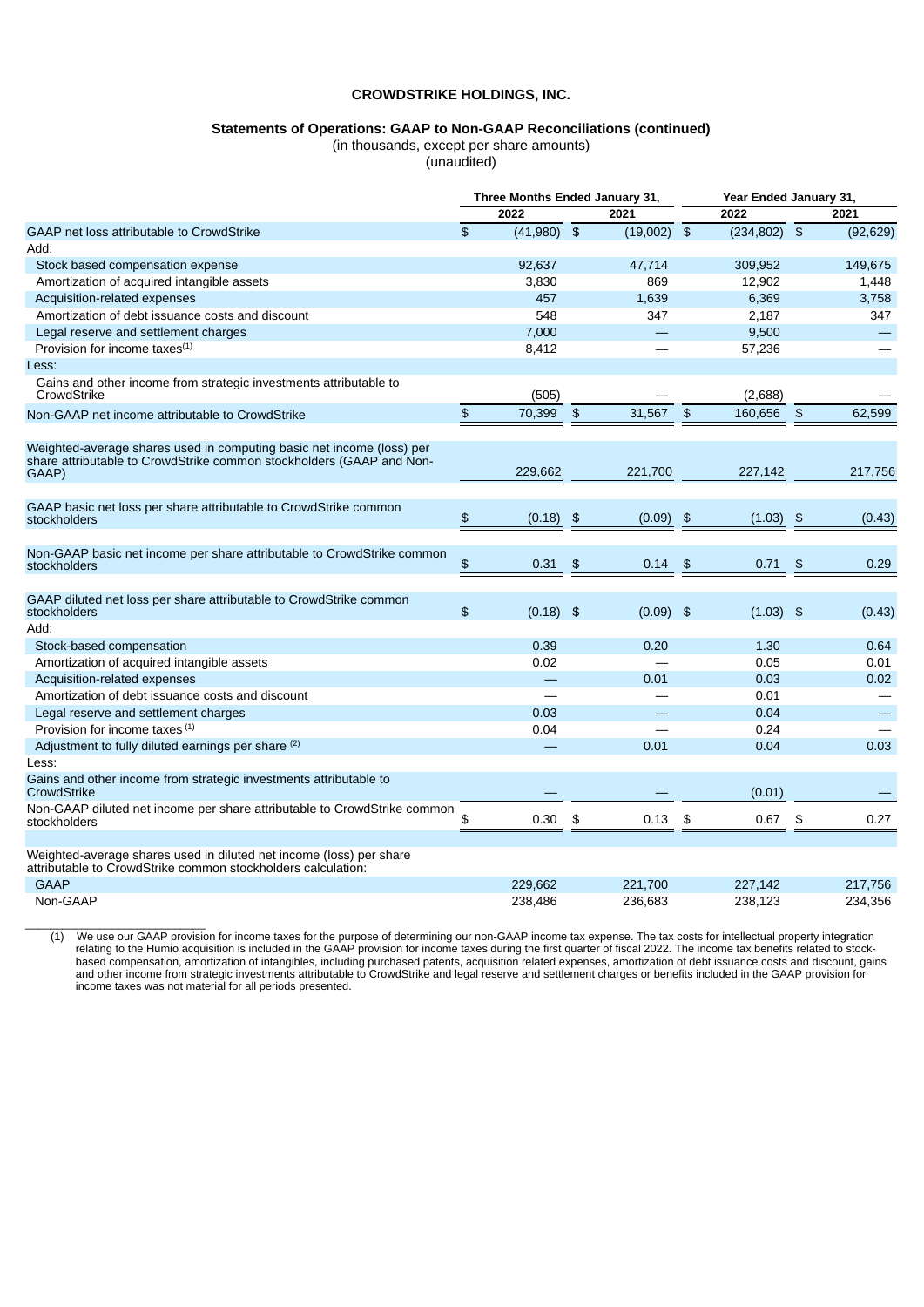(2) For periods in which we had diluted non-GAAP net income per share attributable to CrowdStrike common stockholders, the sum of the impact of individual reconciling items may not total to diluted Non-GAAP net income per share attributable to CrowdStrike common stockholders because the basic share counts used to calculate GAAP net loss per share attributable to CrowdStrike common stockholders differ from the diluted share counts used to calculate non-GAAP net income per share attributable to CrowdStrike common stockholders and because of rounding differences. The GAAP net loss per share attributable to CrowdStrike common stockholders calculation uses a lower share count as it excludes dilutive shares which are included in calculating the non-GAAP net income per share attributable to CrowdStrike common stockholders

**###**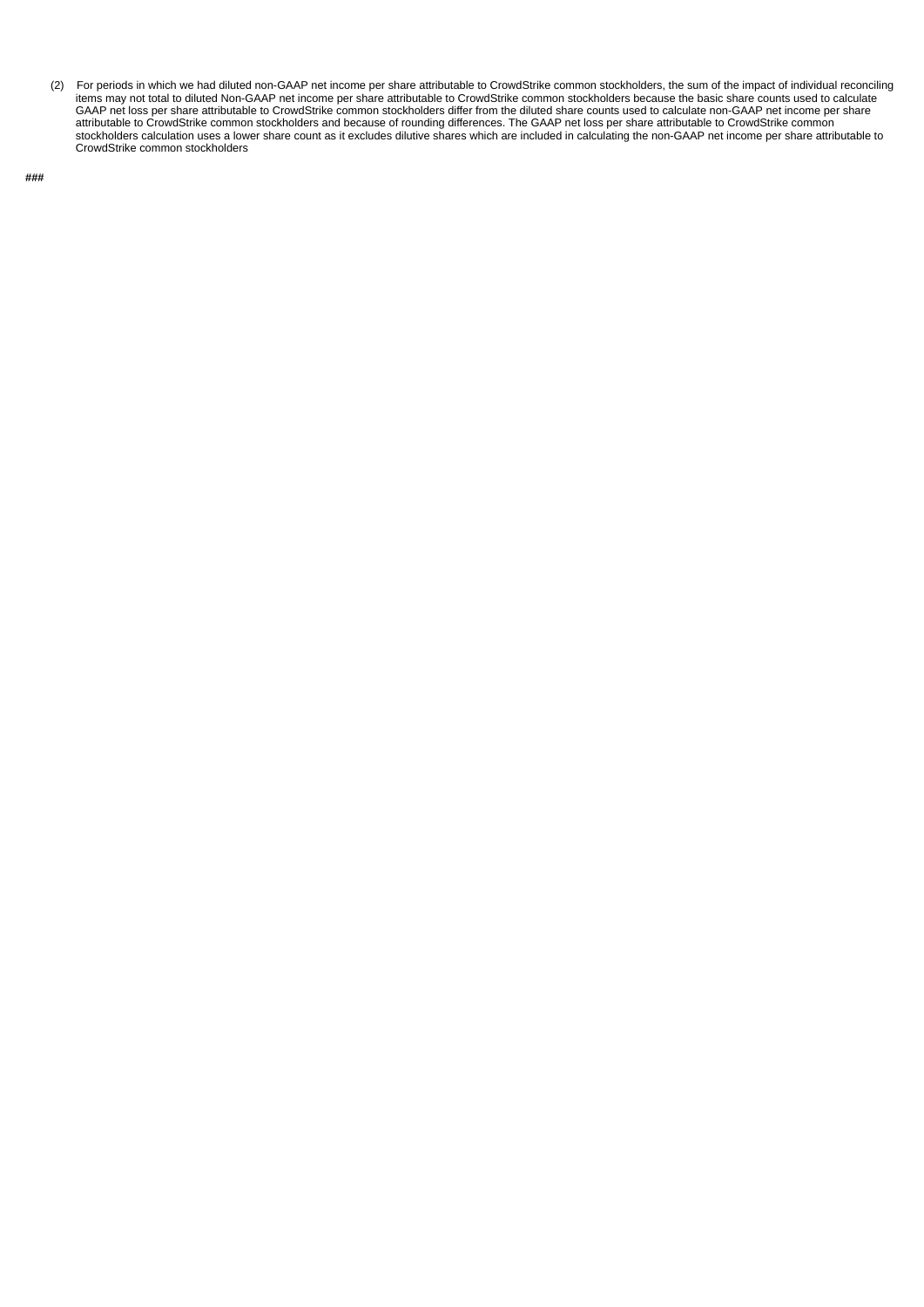### **Explanation of Non-GAAP Financial Measures**

In addition to our results determined in accordance with U.S. generally accepted accounting principles ("GAAP"), we believe the following non-GAAP measures are useful in evaluating our operating performance. We use the following non-GAAP financial information to evaluate our ongoing operations and for internal planning and forecasting purposes. We believe that non-GAAP financial information, when taken collectively, may be helpful to investors because it provides consistency and comparability with past financial performance. However, non-GAAP financial information is presented for supplemental informational purposes only, has limitations as an analytical tool, and should not be considered in isolation or as a substitute for financial information presented in accordance with GAAP.

Other companies, including companies in our industry, may calculate similarly titled non-GAAP measures differently or may use other measures to evaluate their performance, all of which could reduce the usefulness of our non-GAAP financial measures as tools for comparison. In addition, the utility of free cash flow as a measure of our financial performance and liquidity is limited as it does not represent the total increase or decrease in our cash balance for a given period.

Investors are encouraged to review the related GAAP financial measures and the reconciliation of these non-GAAP financial measures to their most directly comparable GAAP financial measures and not rely on any single financial measure to evaluate our business.

### *Non-GAAP Subscription Gross Profit and Non-GAAP Subscription Gross Margin*

We define non-GAAP subscription gross profit and non-GAAP subscription gross margin as GAAP subscription gross profit and GAAP subscription gross margin, respectively, excluding stock-based compensation expense and amortization of acquired intangible assets. We believe non-GAAP subscription gross profit and non-GAAP subscription gross margin provide our management and investors consistency and comparability with our past financial performance and facilitate period-to-period comparisons of operations, as these measures eliminate the effects of certain variables unrelated to our overall operating performance.

### *Non-GAAP Income from Operations*

We define non-GAAP income from operations as GAAP loss from operations excluding stock-based compensation expense, amortization of acquired intangible assets, including purchased patents, acquisition-related expenses and legal reserve and settlement charges or benefits. We believe non-GAAP income from operations provides our management and investors consistency and comparability with our past financial performance and facilitate period-to-period comparisons of operations, as this metric generally eliminates the effects of certain variables unrelated to our overall operating performance.

### *Non-GAAP Net Income Attributable to CrowdStrike*

We define non-GAAP net income attributable to CrowdStrike as GAAP net loss attributable to CrowdStrike excluding stock-based compensation expense, amortization of acquired intangible assets, including purchased patents, acquisition-related expenses, amortization of debt issuance costs and discount, gains and other income from strategic investments, legal reserve and settlement charges or benefits and the tax costs for intellectual property integration relating to the Humio acquisition. We believe non-GAAP net income attributable to CrowdStrike provides our management and investors consistency and comparability with our past financial performance and facilitates period-to-period comparisons, as this metric generally eliminates the effects of certain variables unrelated to our overall performance.

### *Non-GAAP Net Income per Share Attributable to CrowdStrike Common Stockholders, Basic and Diluted*

We define non-GAAP net income per share attributable to CrowdStrike common stockholders, as non-GAAP net income attributable to CrowdStrike divided by the weighted-average shares outstanding, which includes the dilutive effect of potentially diluted common stock equivalents outstanding during the period. We may periodically incur charges or receive payments in connection with litigation settlements. We exclude these charges and payments received from non-GAAP net income attributable to CrowdStrike when associated with a significant settlement because we do not believe they are reflective of ongoing business and operating results.

### *Free Cash Flow*

Free cash flow is a non-GAAP financial measure that we define as net cash provided by operating activities less purchases of property and equipment and capitalized internal-use software and website development. We monitor free cash flow as one